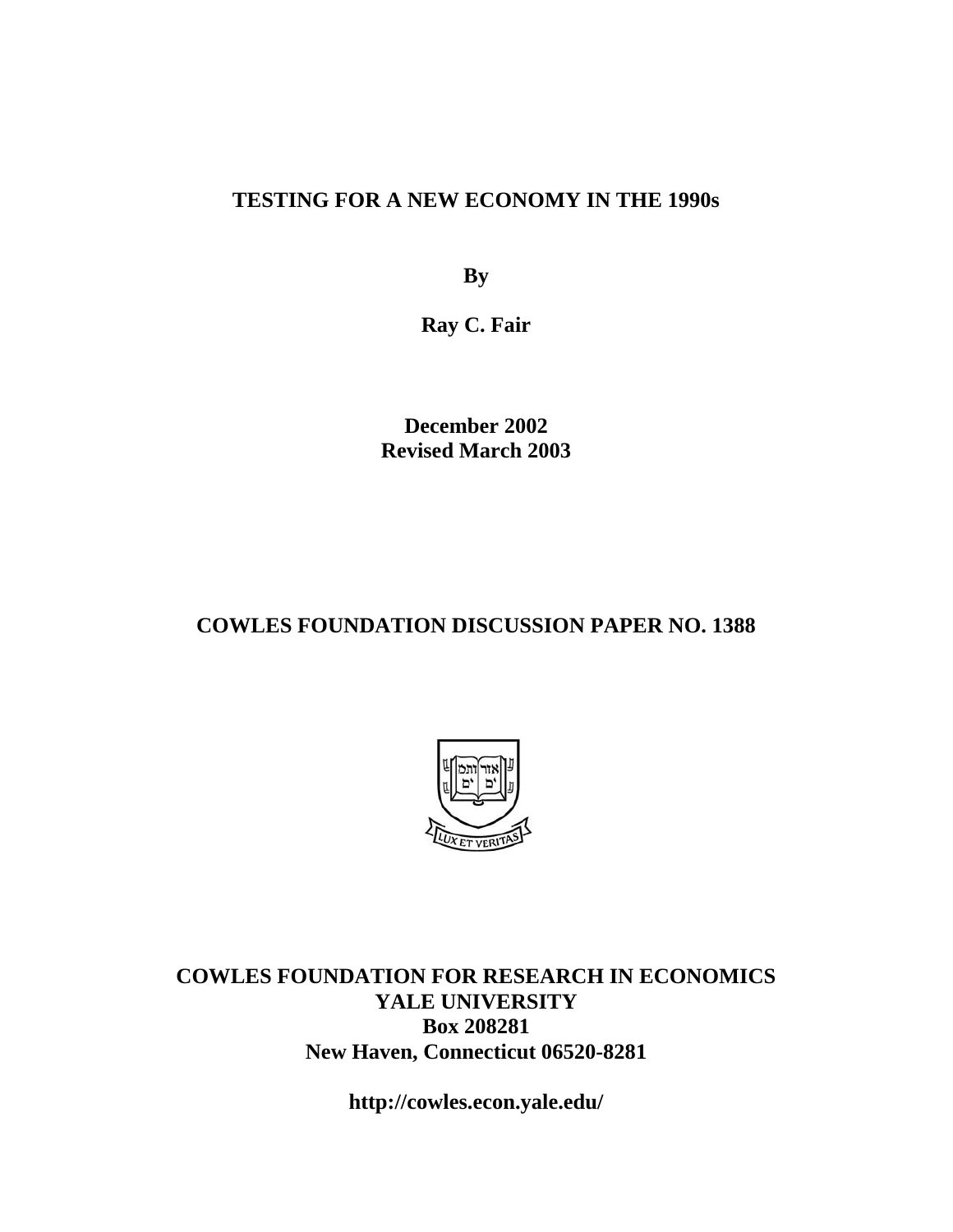# **Testing for a New Economy in the 1990s**

**Ray C. Fair**<sup>∗</sup>

**May 2003**

#### **Abstract**

This paper examines how much structural change there was in the U.S. economy in the last half of the 1990s. The results are consistent with the hypothesis that there was only one major structural change, namely the huge increase in stock prices relative to earnings. All other large changes can be explained by this change. There is no obvious reason for the large increase in stock prices relative to earnings. Increased productivity growth does not appear to be an answer since the data show that there was only a modest increase in long run productivity growth in the last half of the 1990s. Also, earnings growth and the share of earnings in the economy were not unusually large.

# **1 Introduction**

There was much talk in the United States in the last half of the 1990s about the existence of a new economy or a "new age." Was this talk just media hype or were there in fact large structural changes in the 1990s? One change that seems obvious is the huge increase in stock prices relative to earnings beginning in 1995. This can be seen in Figure 1, where the price-earnings (PE) ratio for the S&P 500

<sup>∗</sup>Cowles Foundation and International Center for Finance, Yale University, New Haven, CT 06520-8281. Voice: 203-432-3715; Fax: 203-432-6167; e-mail: ray.fair@yale.edu; website: *fairmodel.econ.yale.edu*.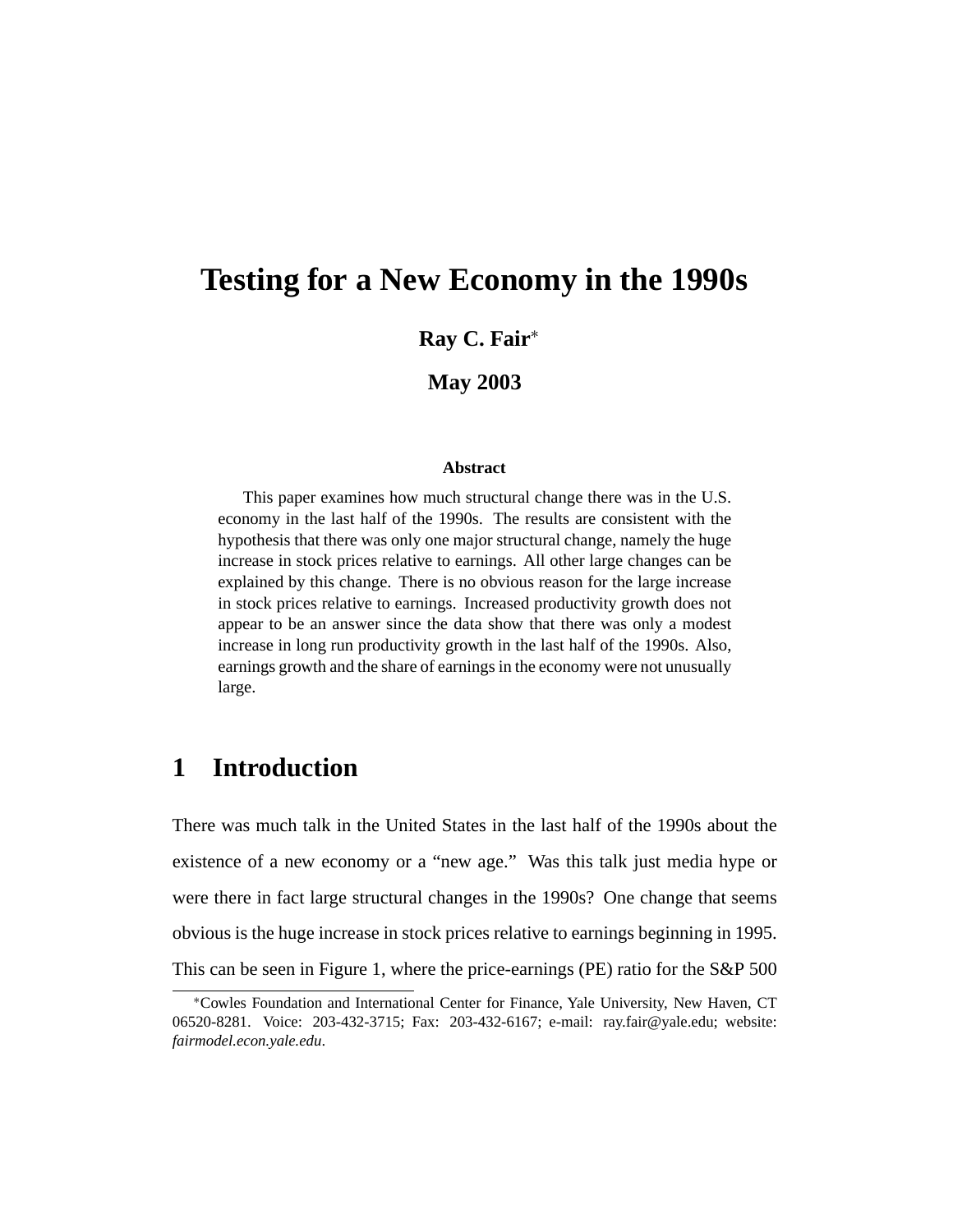index is plotted.<sup>1</sup> The increase in the PE ratio beginning in 1995 is quite large. The mean of the PE ratio is 14.0 for the 1948.1–1994.4 period and 27.0 for the 1995.1–2002.3 period. This increase appears to be a major structural change, and an important question is whether there were other such changes.

This paper uses the end-of-sample stability test developed in Andrews (2002) to test 30 U.S. macroeconometric equations for structural change beginning in 1995. The equations are part of a multicountry econometric model (the MC model discussed below). It will be seen (in Section 2) that the only major equation for which the hypothesis of stability is rejected is the stock price equation. The rejection for the stock price equation is, of course, not surprising given Figure 1. It may be surprising, however, that there were no other major rejections, since a number of macroeconomic variables have large changes beginning about 1995. Four such variables are plotted in Figures 2–5. They are 1) the personal saving rate (lower after 1995), 2) the U.S. current account as a fraction of GDP (lower after 1995), 3) the ratio of nonresidential fixed investment to output (higher after 1995), and 4) the federal government budget surplus as a percent of GDP (higher after 1995). The results in this paper suggest that all four of these unusual changes are caused by the stock market boom. The following is a brief outline of the results.

There are three U.S. consumption equations in the MC model, each of which includes wealth as an explanatory variable, and, as just noted, the stability hypothesis is not rejected for any of these. In other words, conditional on wealth, the behavior of consumption does not seem unusual. A wealth effect on consumption also explains the low U.S. current account because some of any increased con-

<sup>&</sup>lt;sup>1</sup>The data sources for all the variables discussed in this paper are presented in the appendix.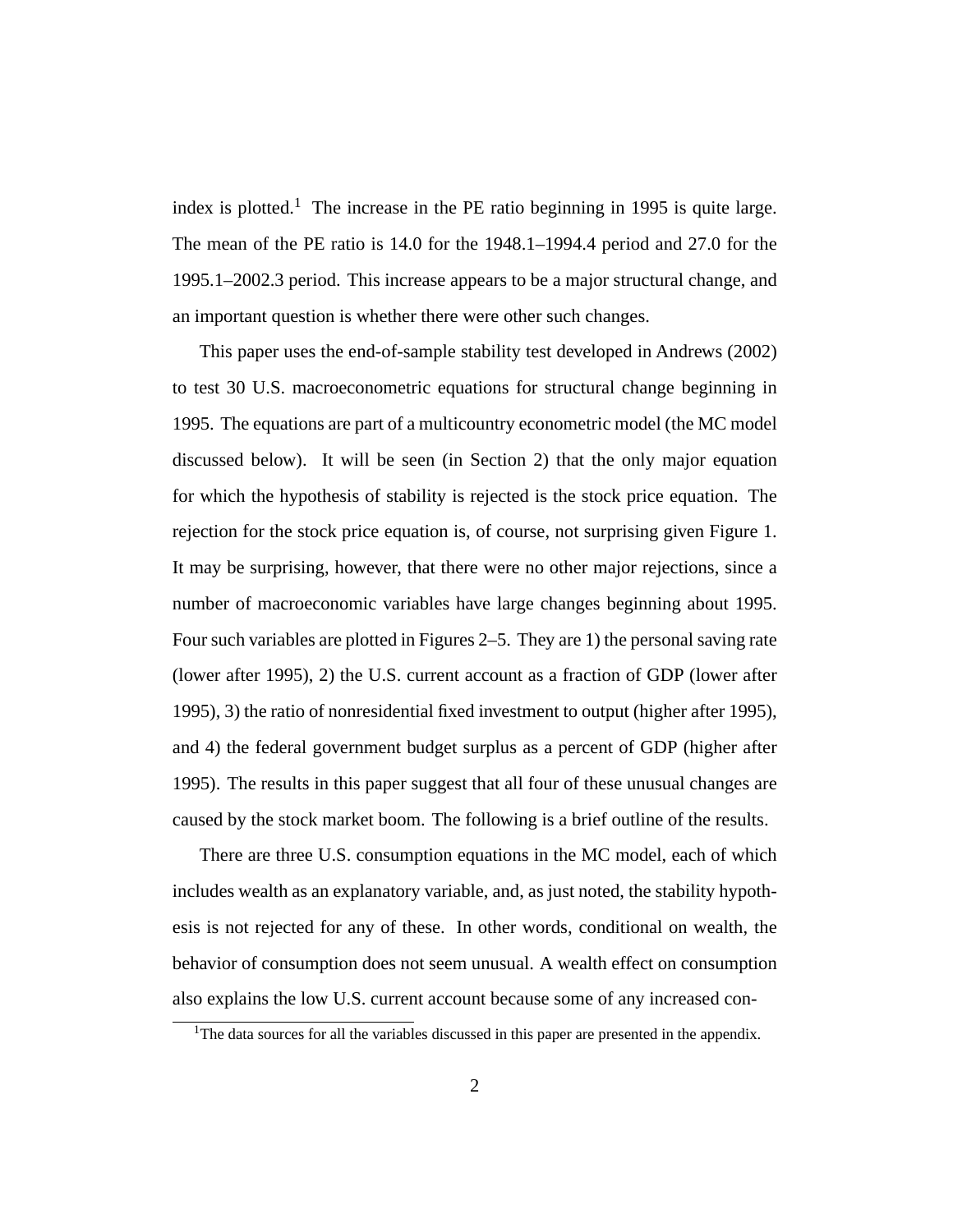

sumption is increased consumption of imports. Similarly, conditional on a low cost of capital caused by the stock market boom, the behavior of investment does not seem unusual according to the stability test of the investment equation. Finally, the rise in the federal government budget surplus is explained by the robust economy fueled by consumption and investment spending.

A counterfactual experiment is also performed in this paper using the MC model. The experiment is one in which the stock market boom is eliminated. The results show (in Section 3) that had there been no stock market boom, the behavior of the four variables in Figures 2–5 would not have been unusual.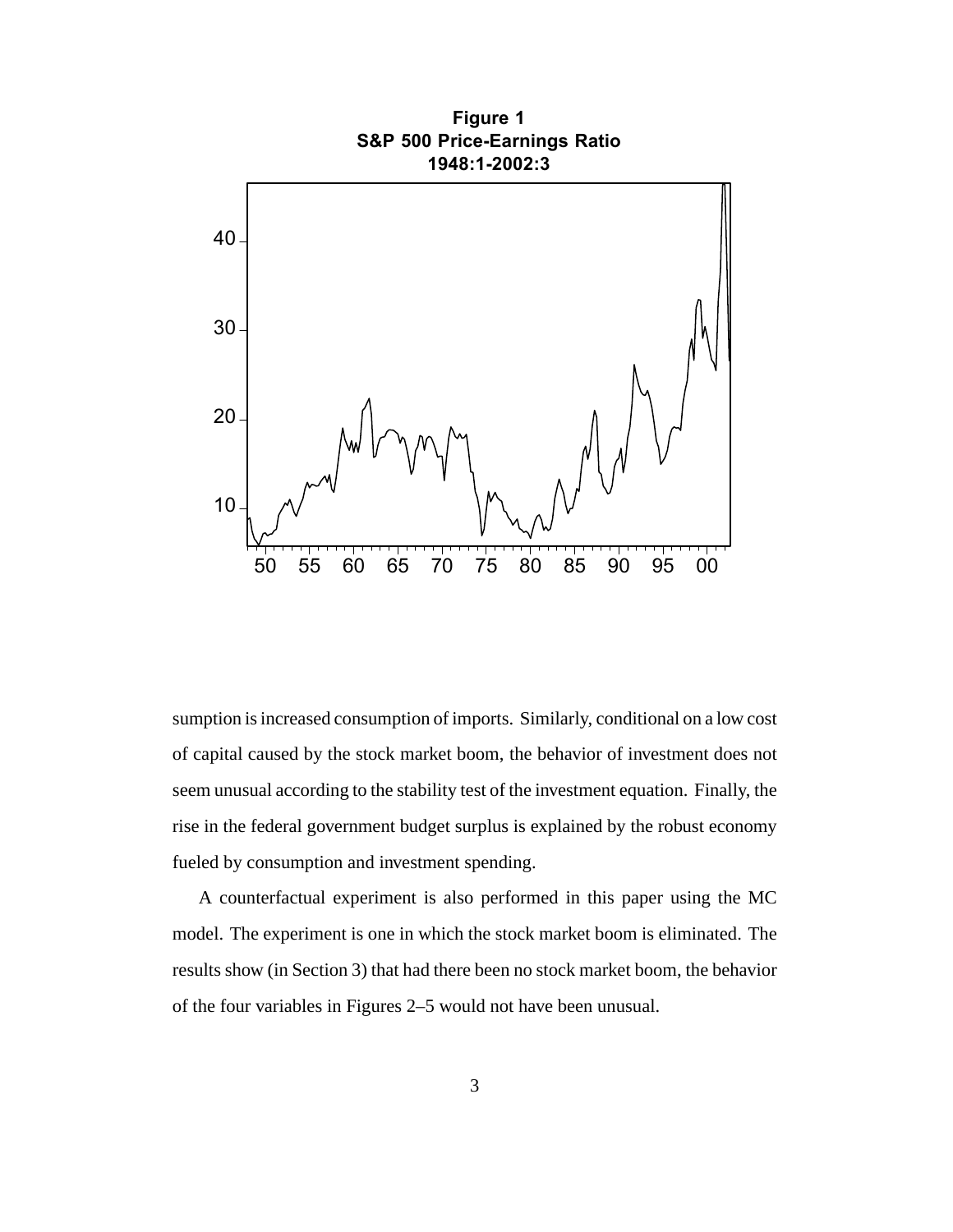

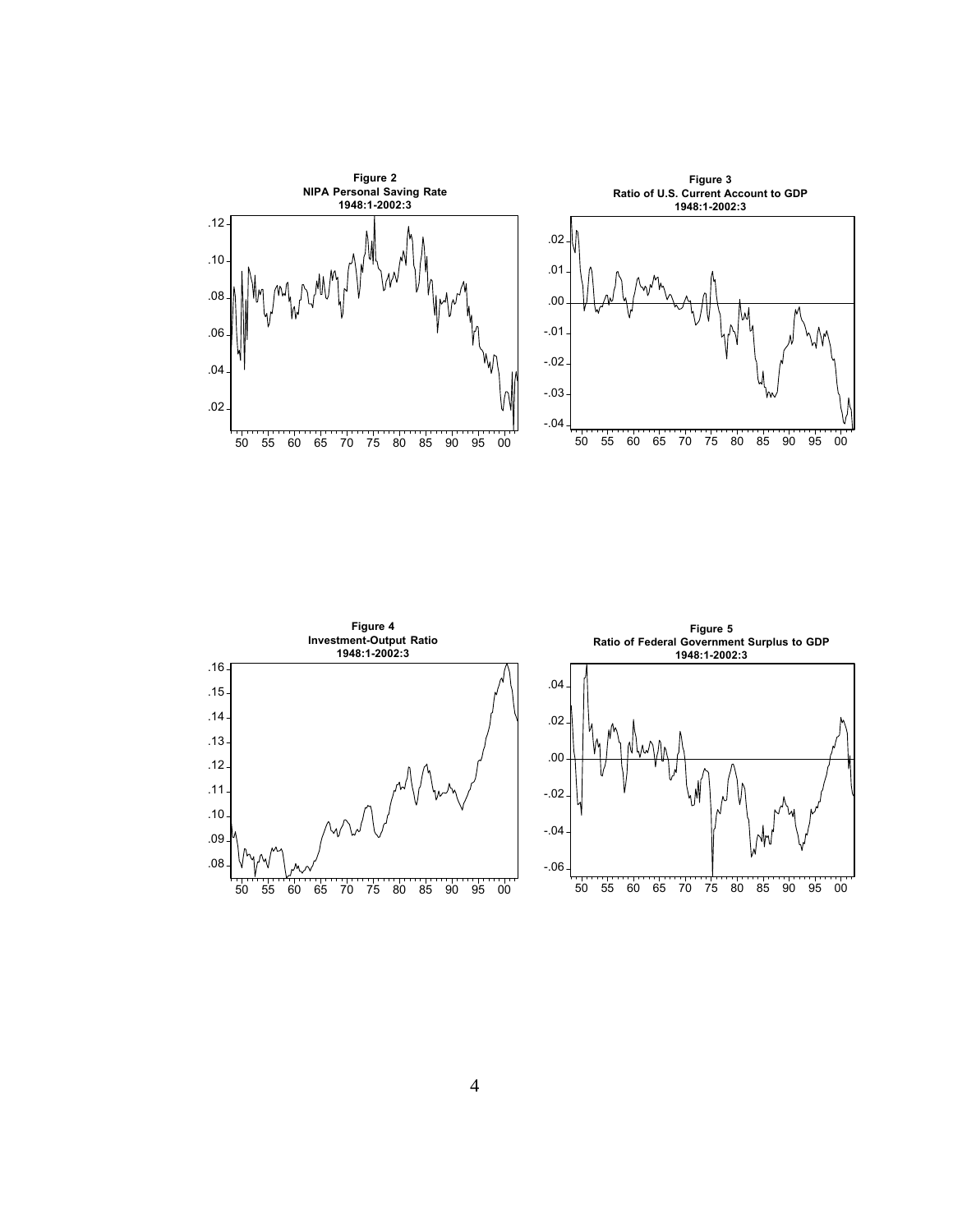The story so far is thus quite simple: the only main structural change in the last half of the 1990s was the stock market boom. All other unusual changes can be explained by it. What is not simple, however, is finding a reason for the stock market boom in the first place. The possibility that the degree of risk aversion of the average investor fell in the last half of the 1990s is tested in Fair (2002) using data on companies that have been in the S&P 500 index since 1957. The evidence suggests that risk aversion has not fallen: there is no evidence that more risky companies have had larger increases in their price-earnings ratios since 1995 than less risky companies.

If earnings growth had been unusually high in the last half of the 1990s, this might have led investors to expect unusually high growth in the future, which would have driven up stock prices relative to current earnings. Figures 6 and 7, however, show that there was nothing unusual about earnings in the last half of the 1990s. Figure 6 plots the four-quarter growth rate of S&P 500 earnings, and Figure 7 plots the ratio of NIPA after-tax profits to GDP.

Much of the new economy talk has been about productivity growth, and Section 4 examines productivity growth. It will be seen that using 1995 as the base year to measure productivity growth, which is commonly done, is misleading because 1995 is a cyclically low productivity year. If 1992 is used instead, the growth rate in the last half of the 1990s for the total economy less general government is only slightly higher than earlier (from 1.49 percent to 1.81 percent per year). There is thus nothing in the productivity data that would suggest a huge increase in stock prices relative to earnings. The huge increase in PE ratios beginning in 1995 thus remains a puzzle.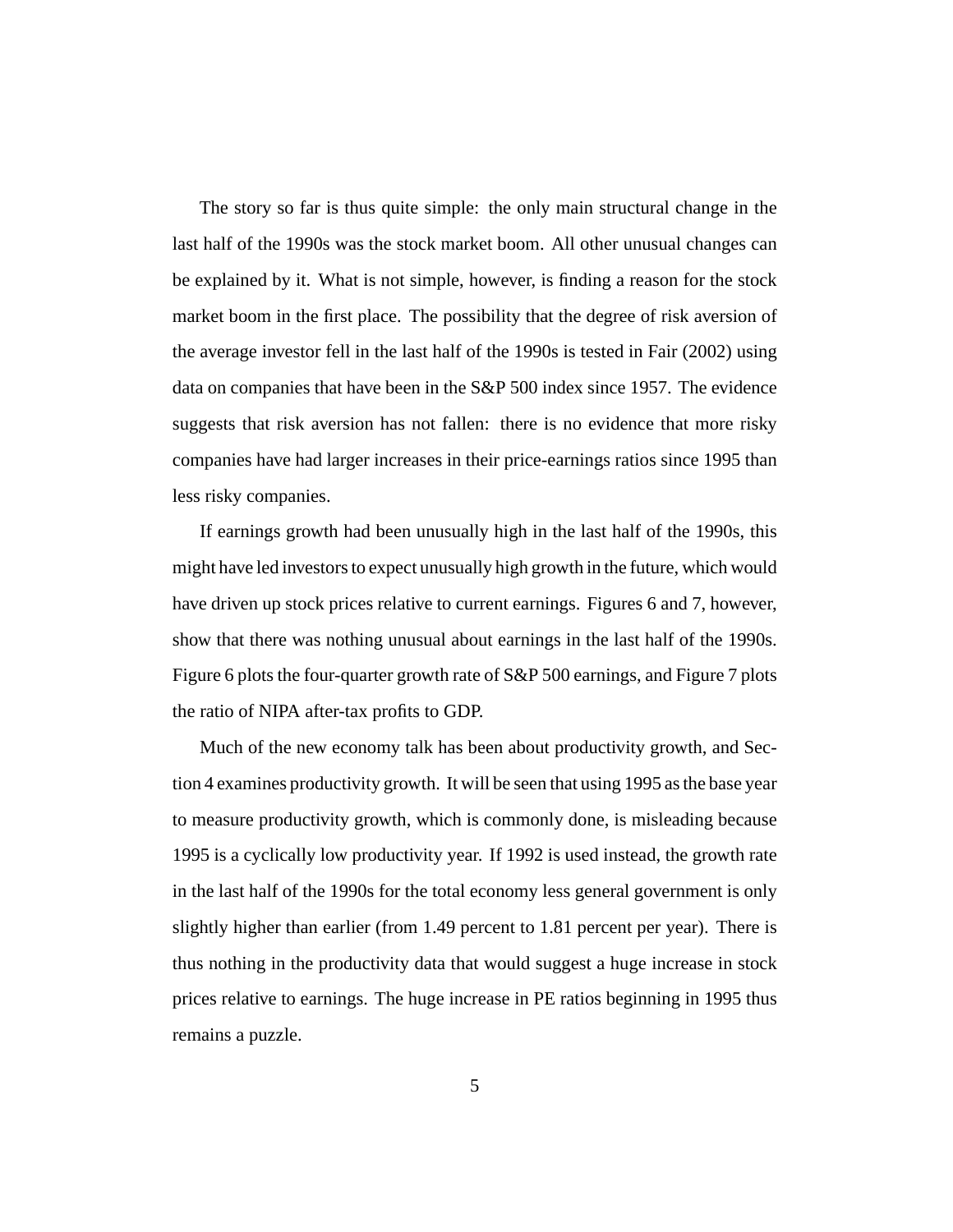

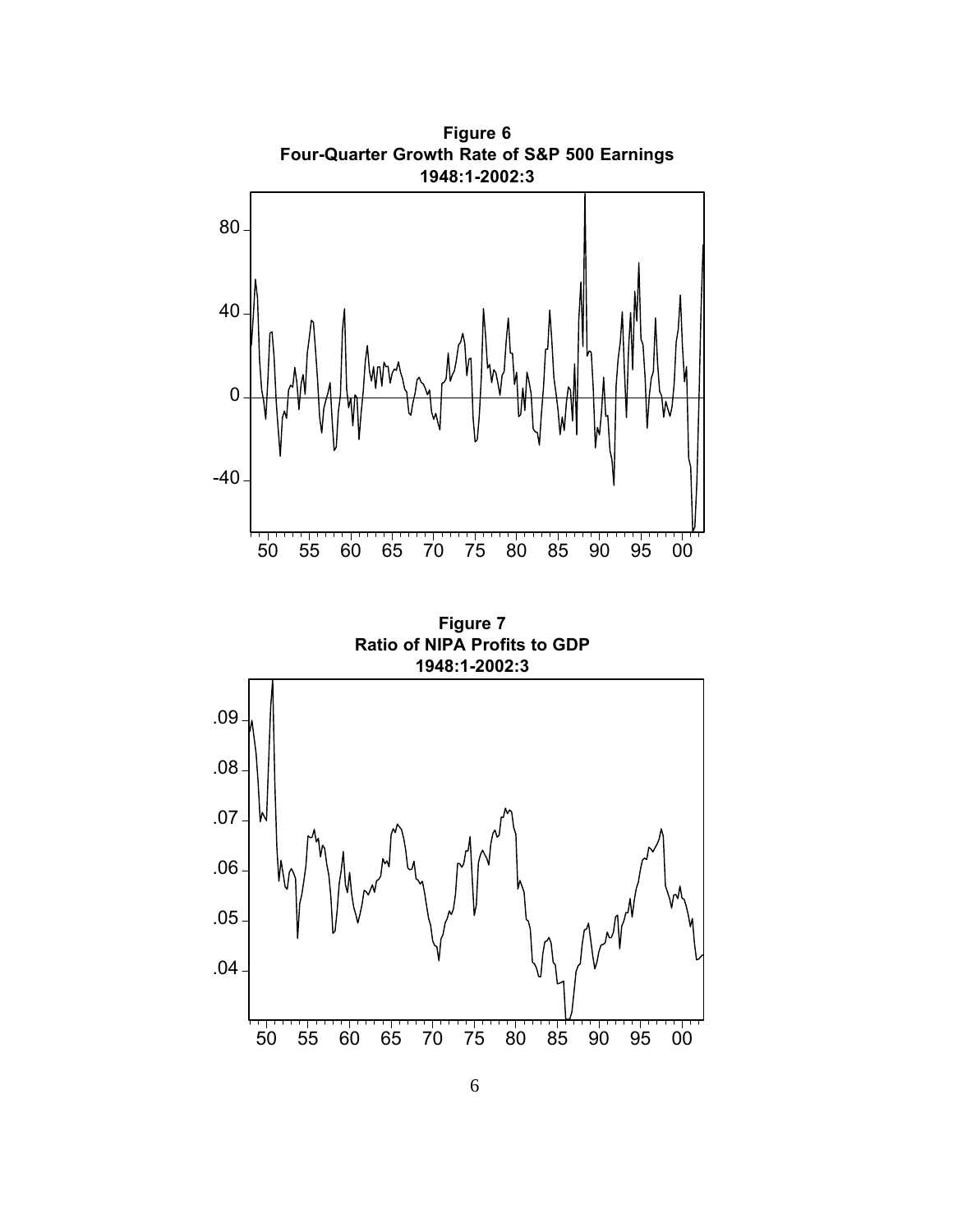### **2 End-of-Sample Stability Tests**

#### **The 30 Equations**

A stability hypothesis is tested in this section for 30 U.S. macroeconometric equations. The hypothesis is that the coefficients in an equation are the same both before and after 1995:1. The equations are the stochastic equations in the U.S. part of the MC model in Fair (1994). The latest estimates are on the website mentioned in the introductory footnote. The equations are estimated by two-stage least squares (2SLS) for the 1954:1–2002:3 period, a total of 195 observations. The estimation accounts for possible serial correlation of the error terms. The first stage regressors are the main predetermined variables in the model. There are about 40 first stage regressors per estimated equation.2

The equations are specified under the assumption that households maximize utility and firms maximize profits. The theory is used to guide the choice of explanatory variables. Lagged dependent variables are used to pick up expectational

 ${}^{2}$ The MC model has been extensively tested, including tests for rational expectations, and it appears to be a good approximation of the economy. These tests are in Fair (1994) and on the website. There are 38 countries in the model for which stochastic equations are estimated: the United States, Canada, Japan, Austria, France, Germany, Italy, the Netherlands, Switzerland, the United Kingdom, Finland, Australia, South Africa, Korea, Belgium, Denmark, Norway, Sweden, Greece, Ireland, Portugal, Spain, New Zealand, Saudi Arabia, Venezuela, Colombia, Jordan, Syria, India, Malaysia, Pakistan, the Philippines, Thailand, China, Argentina, Chile, Mexico, and Peru. There are 31 stochastic equations for the United States and up to 15 each for the other countries. The total number of stochastic equations is 365, and the total number of estimated coefficients is 1670. In addition, there are 1111 estimated trade share equations. The total number of endogenous and exogenous variables, not counting the trade shares, is about 2000. Trade share data were collected for 59 countries, and so the trade share matrix is  $59 \times 59$ . The 21 other countries that fill out the trade share matrix are Brazil, Turkey, Poland, Russia, Ukraine, Egypt, Israel, Kenya, Bangladesh, Hong Kong, Singapore, Vietnam, Nigeria, Algeria, Indonesia, Iran, Iraq, Kuwait, Libya, the United Arab Emirates, and an all other category. The estimation periods begin in 1954 for the United States and as soon after 1960 as data permit for the other countries.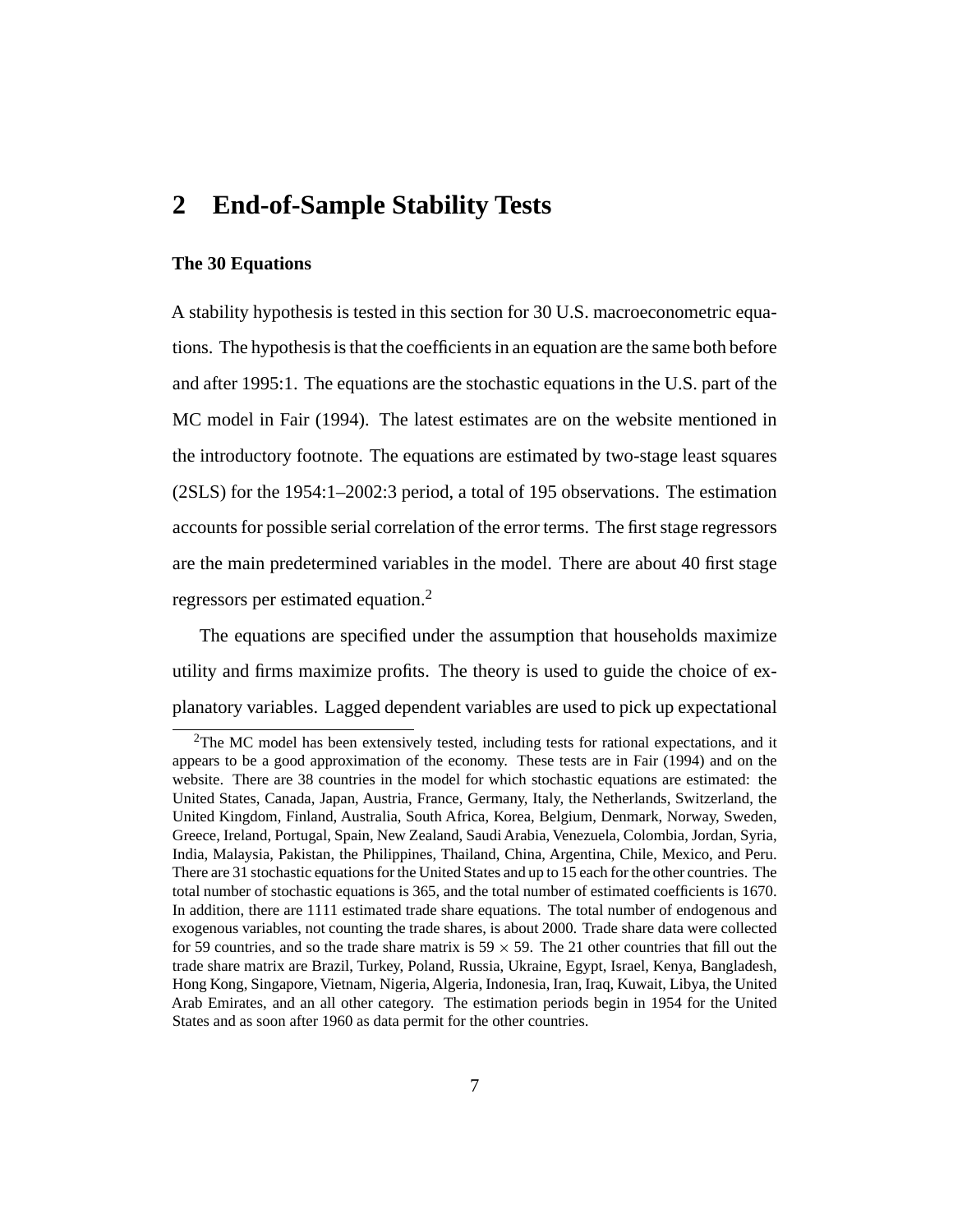and lagged adjustment effects. The following is only a brief discussion of the equations. Detailed discussions are in Fair (1994) and on the website.

The explanatory variables in the four household expenditure equations (service, nondurable, and durable consumption and housing investment) include after-tax income, lagged wealth, and interest rates. They also include variables to pick up age distribution effects. The consumer durables equation includes the lagged stock of durable goods, and the housing investment equation includes the lagged stock of housing. The explanatory variables in the four household labor supply equations (labor force of males 25-54, females 25-54, all others 16+, and moonlighters) include the real wage and a variable to pick up discouraged worker effects.

The nonresidential fixed investment equation has two cost of capital variables. One is an estimate of the real AAA bond rate, and the other is a function of stock price changes. It is through the second variable that stock prices affect investment. This equation also includes output variables. The explanatory variables in the inventory investment equation include sales and the lagged stock of inventories. The explanatory variables in the demand for workers and demand for hours per worker equations include output and the amount of excess labor on hand. There are price and wage equations, where the price equation includes as explanatory variables the wage rate, the price of imports, and the unemployment rate, and the wage equation includes the price level and a productivity term.

There is a demand for money equation for the household sector, one for the firm sector, and a demand for currency equation. The explanatory variables in each of these equations include a transaction variable and an interest rate. There is a stock price equation where the value of capital gains or losses on stocks held by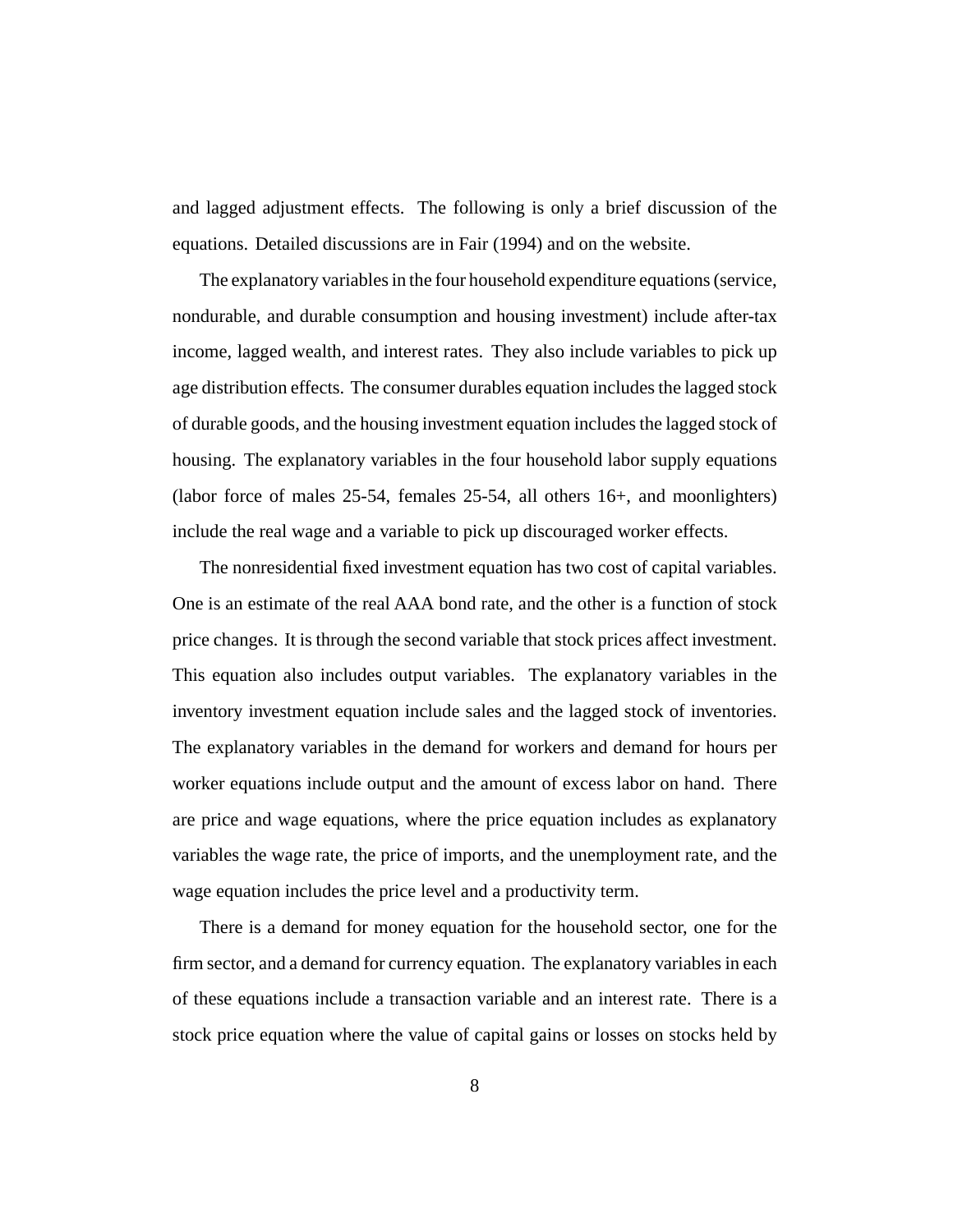the household sector depends on the change in earnings and the change in the bond rate.

There is an estimated interest rate rule of the Fed, where the explanatory variables include the rate of inflation, the unemployment rate, and the lagged growth of the money supply. The AAA bond rate and a mortgage rate are explained by term structure equations, where the explanatory variables are current and lagged values of the short term interest rate.

The demand for imports depends on a domestic activity variable and the ratio of the domestic price level to the import price level. The remaining equations explain overtime hours, dividends, interest payments of the firm sector, interest payments of the federal government sector, inventory valuation adjustment, depreciation for the firm sector, bank borrowing from the Fed, and unemployment benefits.

### **The Tests**

The null hypothesis is that the coefficients in an equation are the same over the entire 1954:1–2002:3 period. The alternative hypothesis is that the coefficients are different before and after 1995:1. There are 195 total observations and 31 observations from 1995:1 on. If the potential break point were earlier in the sample period, the methods in Andrews and Fair (1988) could be used to test the hypothesis. These methods cover the 2SLS case. However, given that there are only 31 observations after the potential break point, these methods cannot be used because there are in general more first stage regressors than observations. In other words, most equations cannot be estimated using only the 1995:1–2002:3 period, which the methods require.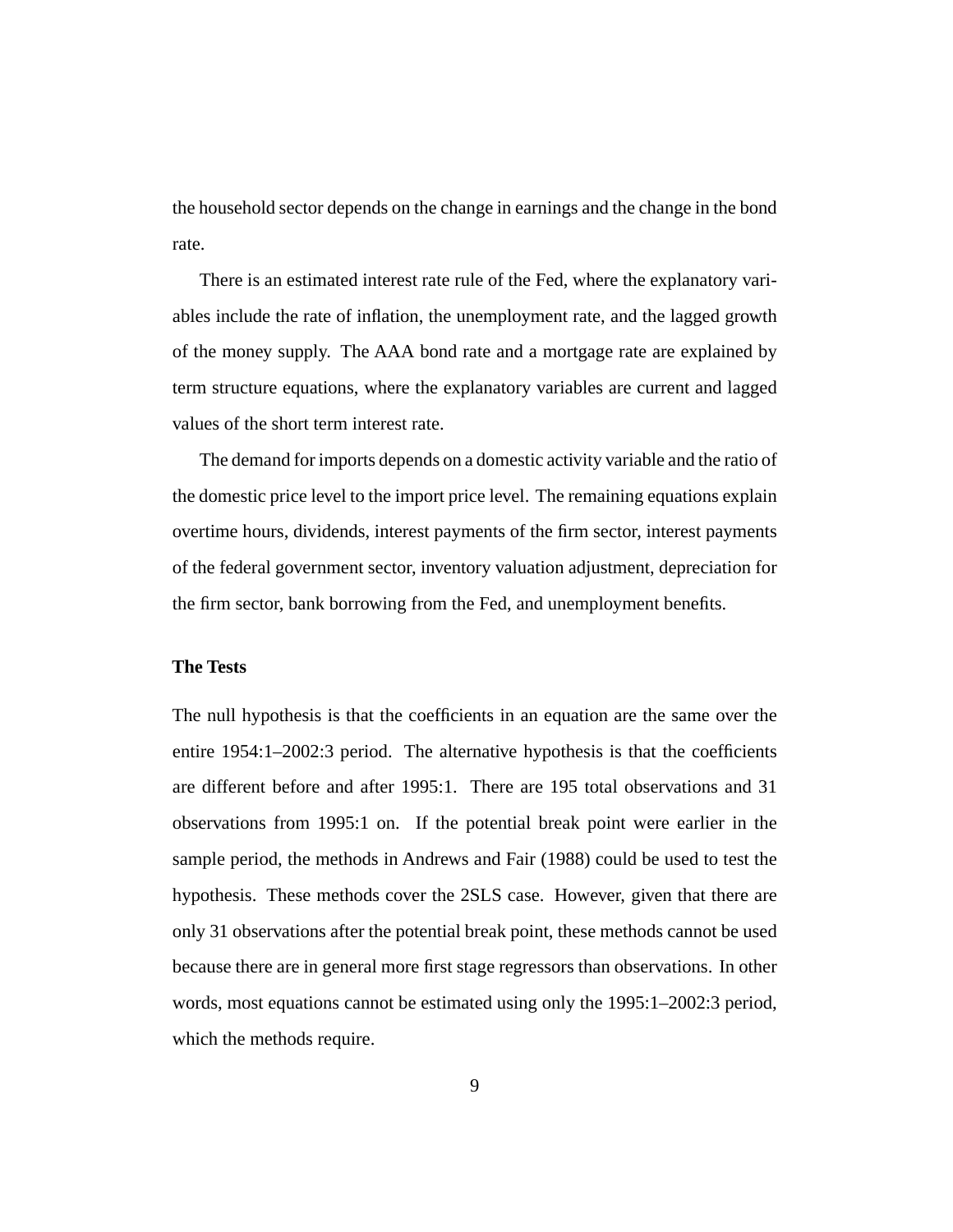The end-of-sample stability test developed inAndrews (2002) can be used when there are fewer observations after the potential break point than regressors. The test used here is what Andrews calls the  $P_b$  test. In the present context this test is as follows (the estimation method is 2SLS):

- 1. Estimate the equation to be tested over the whole period 1954:1–2002:3 (195 observations). Let d denote the sum of squared residuals from this regression for the 1995:1–2002:3 period (31 observations).
- 2. Consider 134 different subsets of the basic 1954:1–1994:4 sample period. For the first subset estimate the equation using observations 16–164, and use these coefficient estimates to compute the sum of squared residuals for the 1–31 period. Let  $d_1$  denote this sum of squared residuals. For the second subset estimate the equation using observations 1 and 17-164, and use these coefficient estimates to compute the sum of squared residuals for the 2–32 period. Let  $d_2$  denote this sum of squared residuals. For the last (134th) subset estimate the equation using observations 1–133 and 149–164, and use these coefficient estimates to compute the sum of squared residuals for the 134-164 period. Let  $d_{134}$  denote this sum of squared residuals. Then sort  $d_i$  by size  $(i = 1, \ldots, 134)$ .
- 3. Observe where d falls within the distribution of  $d_i$ . If, say, d exceeds 95 percent of the  $d_i$  values and a 95 percent confidence level is being used, then the hypothesis of stability is rejected. The p-value is simply the percent of the  $d_i$  values that lie above d.

Note in step 2 that each of the 134 sample periods used to estimate the coefficients includes half (rounded up) of the observations for which the sum of squared residuals is computed. This choice is ad hoc, but a fairly natural finite sample adjustment. The adjustment works well in Andrews' simulations.

For the results below two stability tests were performed per equation. The first, as discussed above, uses the sample period 1954:1–2002:3, with the potential break at 1995:1. The second uses the sample period 1954:1–2000:4, with again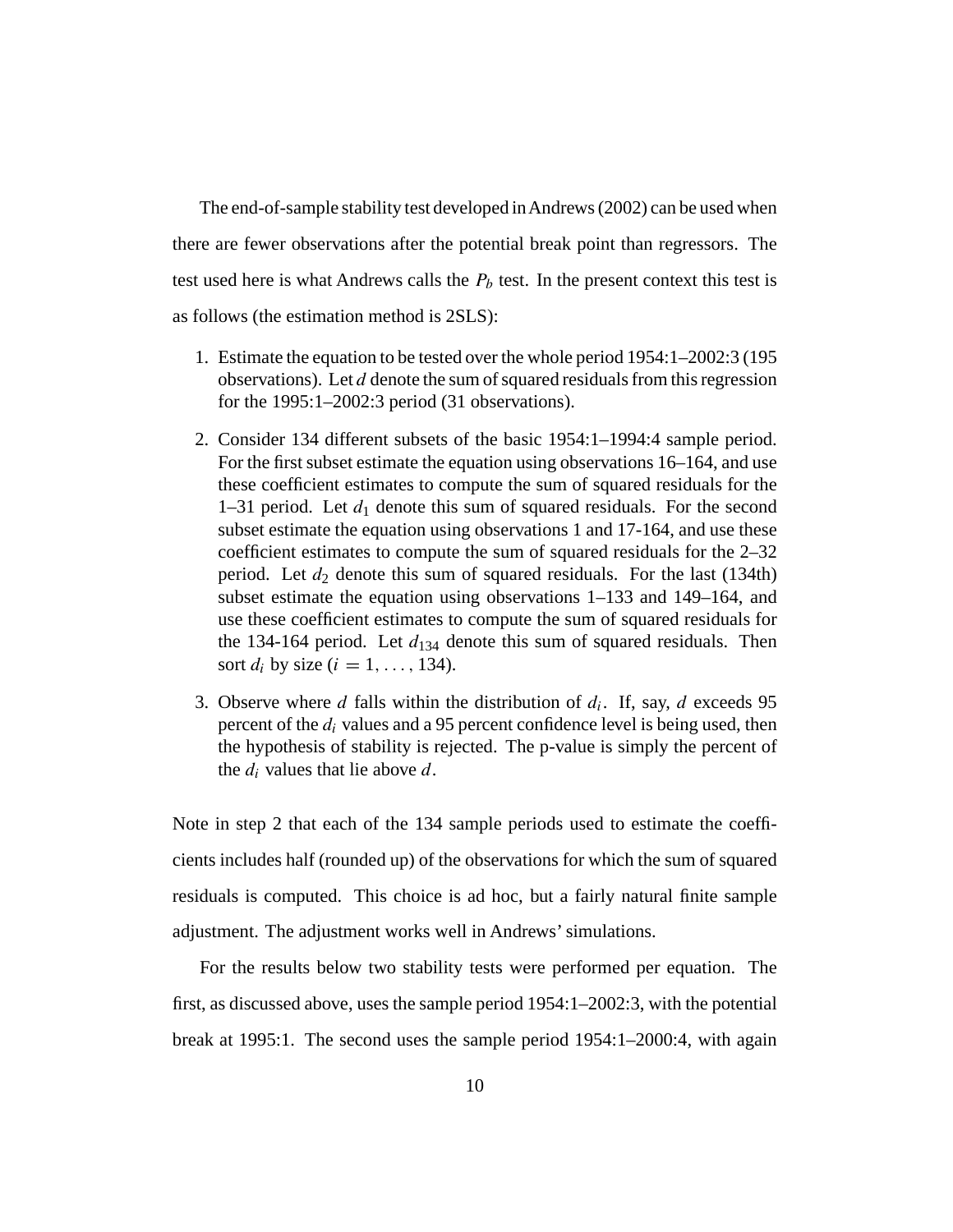the potential break at 1995:1. In other words, the second test does not include what happened in 2001 and 2002.

### **The Results**

The p-values for the 30 equations are presented in Table  $1<sup>3</sup>$  A value of 1.000 means that  $d$  computed in step 1 is smaller than all of the  $d_i$  values computed in step 2. A value of 0.000 means that d is larger than all of the  $d_i$  values. At a 95 percent confidence level, any p-value less than .05 is a rejection of the hypothesis of stability.

The results show that using a 95 percent confidence level the hypothesis of stability is rejected for only three equations. One is, not surprisingly, the equation explaining capital gains or losses on stocks (equation 25). The explanatory variables in this equation include the change in earnings and the change in the bond rate, and neither of these variables has values in the last half of the 1990s that would predict a hugh increase in stock prices.

The other two rejected equations are not important equations in the model. One (equation 26) is the demand for currency equation, which is not important because of the use of the interest rate rule (equation 30). The other rejected equation (equation 19) links the NIPA interest payments data of the firm sector to interest

<sup>&</sup>lt;sup>3</sup>Dummy variables that take on a value of 1.0 during certain quarters and 0.0 otherwise appear in a few of the 30 equations. For example, there are four dummy variables in the U.S. import equation that are, respectively, 1.0 in 1969:1, 1969:2, 1971:4, and 1972:1 and 0.0 otherwise. These are meant to pick up effects of two dock strikes. A dummy variable coefficient obviously cannot be estimated for sample periods in which the dummy variable is always zero. This rules out the use of the end-of-sample test if some of the sample periods that are used in the test have all zero values for at least one dummy variable. To get around this problem when performing the test, all dummy variable coefficients were taken to be fixed and equal to their estimates based on the entire sample period.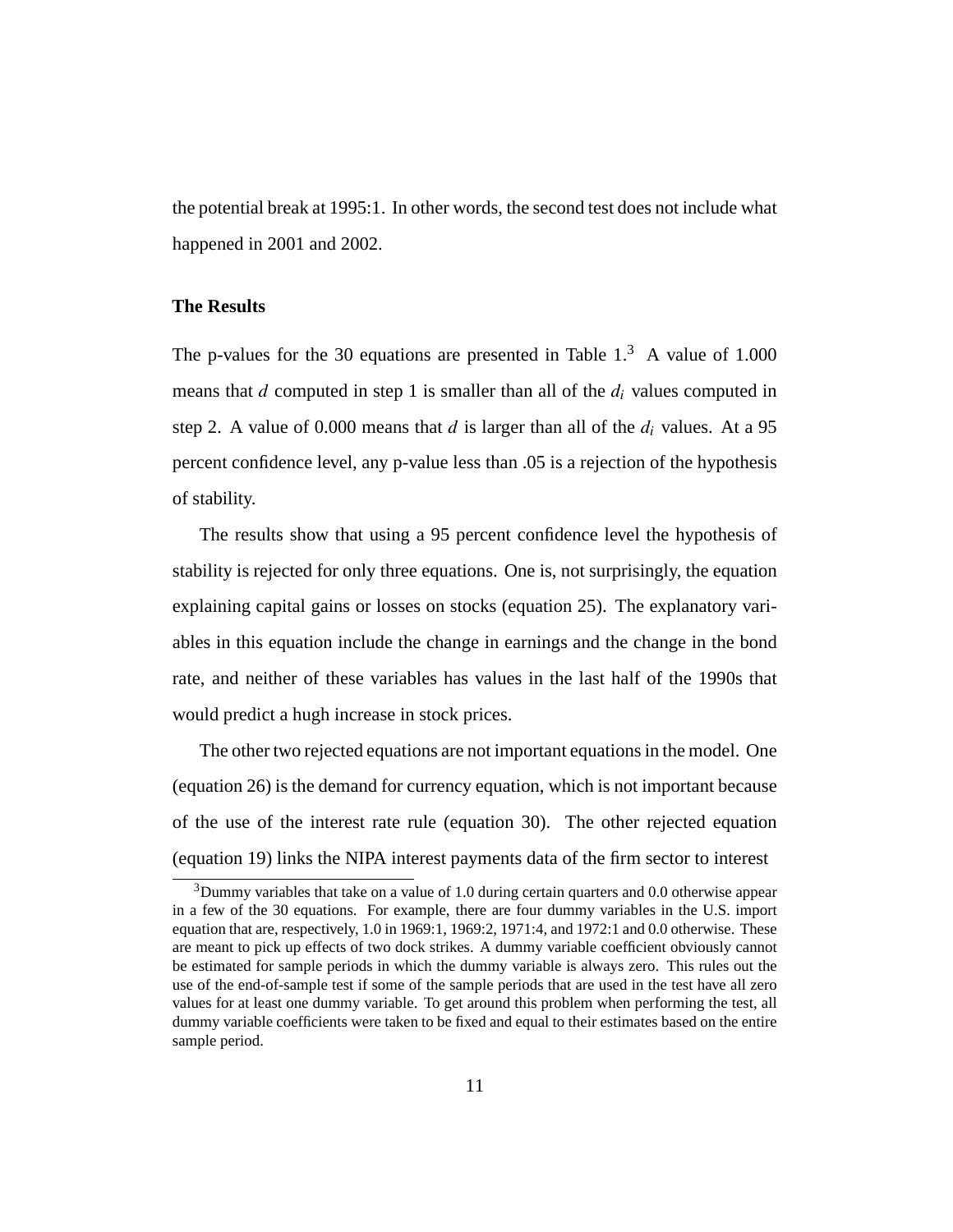|                          |                                 | end 2002:3 | end 2000:4 |
|--------------------------|---------------------------------|------------|------------|
| Eq.                      | <b>Dependent Variable</b>       | p-value    | p-value    |
| 1                        | Service consumption             | 1.000      | 1.000      |
| 2                        | Nondurable consumption          | 0.858      | 0.957      |
| 3                        | Durable consumption             | 0.119      | 0.504      |
| $\overline{\mathcal{L}}$ | Housing investment              | 0.716      | 0.844      |
| 5                        | Labor force, men 25-54          | 0.567      | 0.482      |
| 6                        | Labor force, women 25-54        | 0.866      | 0.929      |
| 7                        | Labor force, all others 16+     | 0.440      | 0.766      |
| 8                        | Moonlighters                    | 1.000      | 1.000      |
| 9                        | Demand for money, h             | 0.112      | 0.106      |
| 10                       | Price level                     | 1.000      | 0.972      |
| 11                       | Inventory investment            | 0.881      | 0.943      |
| 12                       | Nonresidential fixed investment | 0.261      | 0.206      |
| 13                       | Workers                         | 0.649      | 0.610      |
| 14                       | Hours per worker                | 0.739      | 0.624      |
| 15                       | Overtime hours                  | 0.976      | 1.000      |
| 16                       | Wage rate                       | 0.507      | 0.390      |
| 17                       | Demand for money, f             | 0.440      | 0.369      |
| 18                       | <b>Dividends</b>                | 0.500      | 0.447      |
| 19                       | Interest payments, f            | 0.000      | 0.000      |
| 20                       | Inventory valuation adjustment  | 0.134      | 0.149      |
| 21                       | Depreciation, f                 | 0.500      | 0.475      |
| 22                       | Bank borrowing from the Fed     | 0.806      | 0.667      |
| 23                       | AAA bond rate                   | 0.396      | 0.362      |
| 24                       | Mortgage rate                   | 0.410      | 0.340      |
| 25                       | Capital gains or losses         | 0.000      | 0.000      |
| 26                       | Demand for currency             | 0.000      | 0.000      |
| 27                       | Imports                         | 0.933      | 1.000      |
| 28                       | Unemployment benefits           | 0.955      | 1.000      |
| 29                       | Interest payments, g            | 0.784      | 1.000      |
| 30                       | Fed interest rate rule          | 0.903      | 0.993      |

**Table 1 Stability Test Results for the 30 Equations**

 $\bullet$  h = household sector, f = firm sector, g = federal government sector.

• Break point tested: 1995:1.

• Estimation technique: 2SLS.

<sup>•</sup> First overall sample period: 1954:1–2002:3 except 1956:1–2002:3 for equation 15.

<sup>•</sup> Second overall sample period: 1954:1–2000:4 except 1956:1–2000:4 for equation 15.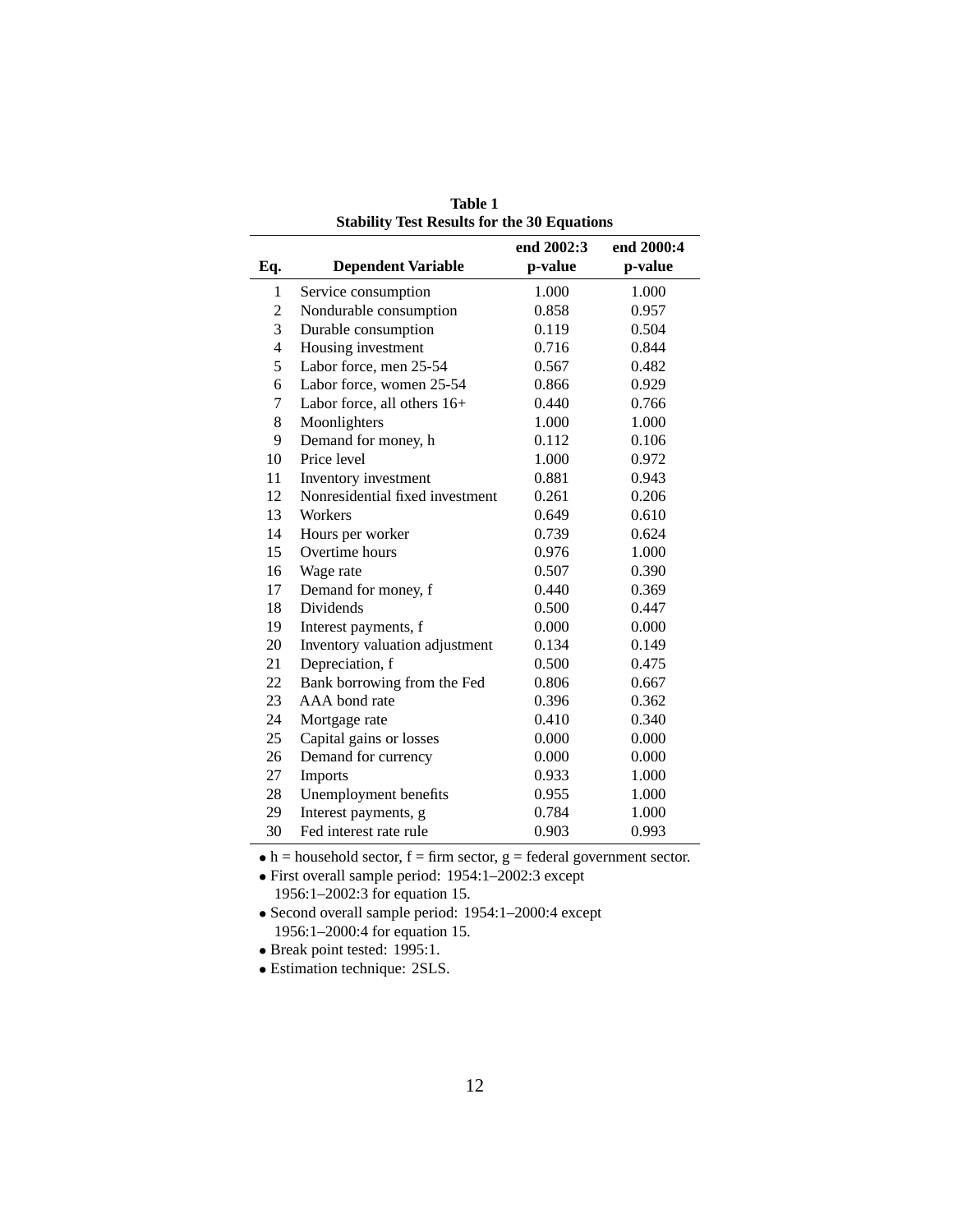rates and the flow of funds data on the net financial liabilities of the firm sector. This link is not very tight, and the estimated equation does not have good properties, including end-of-sample stability.

Overall, the results in Table 1 are strongly supportive of the view that there were no major structural changes beginning in 1995:1 except for the stock market boom. The equations for which the stability hypothesis was not rejected include all the aggregate demand equations (consumption, investment, imports), the price and wage equations, the labor supply and demand equations, and the estimated interest rate rule of the Fed. The next section estimates what the economy would have been like had there been no stock market boom.

### **3 Counterfactual: No Stock Market Boom**

For the 10-year period prior to 1995 (1985:1–1994:4), the capital gain on household financial assets (almost all of this gain is on corporate equities held by the household sector) was \$5.248 trillion, an average of \$131.2 billion per quarter.<sup>4</sup> The gain for the next 5 years (1995:1–1999:4) was \$13.560 trillion, an average of \$678.0 billion per quarter. During the next 11 quarters (2000:1–2002:3) the loss was \$7.040 trillion, an average of −\$640.0 billion per quarter. The total capital gain over the entire 1995:1–2002:3 period was thus \$6.520 trillion, an average of \$210.3 billion per quarter.

The counterfactual experiment assumes that the capital gain for each quarter of the 1995:1–2002:3 period was \$131.2 billion, which is the average for the prior

<sup>&</sup>lt;sup>4</sup>The data cited in this section are from the U.S. Flow of Funds Accounts.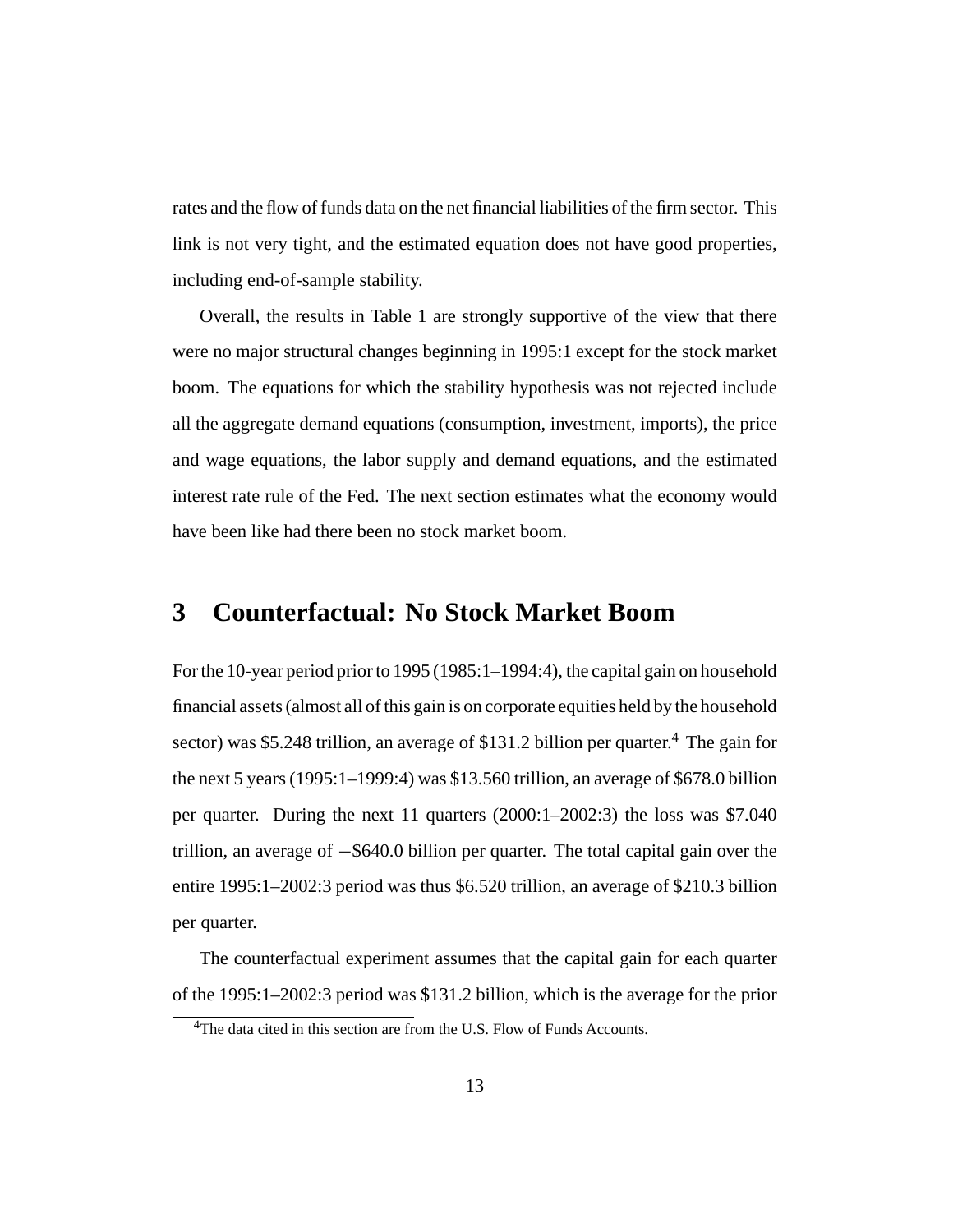10-year period. This gives a total capital gain of \$4.067 trillion, which is about \$2.5 trillion less than the actual value of \$6.520 trillion. The timing, of course, is quite different than what actually happened, since the experiment does not have the huge boom up to 2000 and then the large correction after that.

The MC model is used for the experiment. The experiment can be duplicated on the website mentioned in the introductory footnote. The experiment is for the 1995:1–2002:3 period. The estimated residuals are first added to all the stochastic equations. This means that when the model is solved using the actual values of all the exogenous variables, a perfect tracking solution is obtained. The actual values are thus the base values. The capital gains equation 25, which explains CG, the capital gains or losses on financial assets held by the household sector, is then dropped from the model, and the value of CG in each quarter is taken to be \$131.2 billion. The model is then solved. The difference between the solution value and the actual value for each endogenous variable for each quarter is the effect of the CG change. The solution values will be called values in the "no boom" case.

Figures 8–15 plot some of the results. Each figure presents the actual values of the variable and the solution values. Figure 8 shows that the personal saving rate is considerably higher in the no boom case. No longer are the values outside the range of historical experience in 1999 and 2000. This is the wealth effect on consumption at work. With no stock market boom, households are predicted to consume less. Figure 9 shows that the current account deficit through 2000 is not nearly as bad in the no boom case: imports are lower because of the lower consumption. Figure 10 shows that there is a much smaller rise in the investment-output ratio in the no boom case. Investment is not as high because the cost of capital is not as low and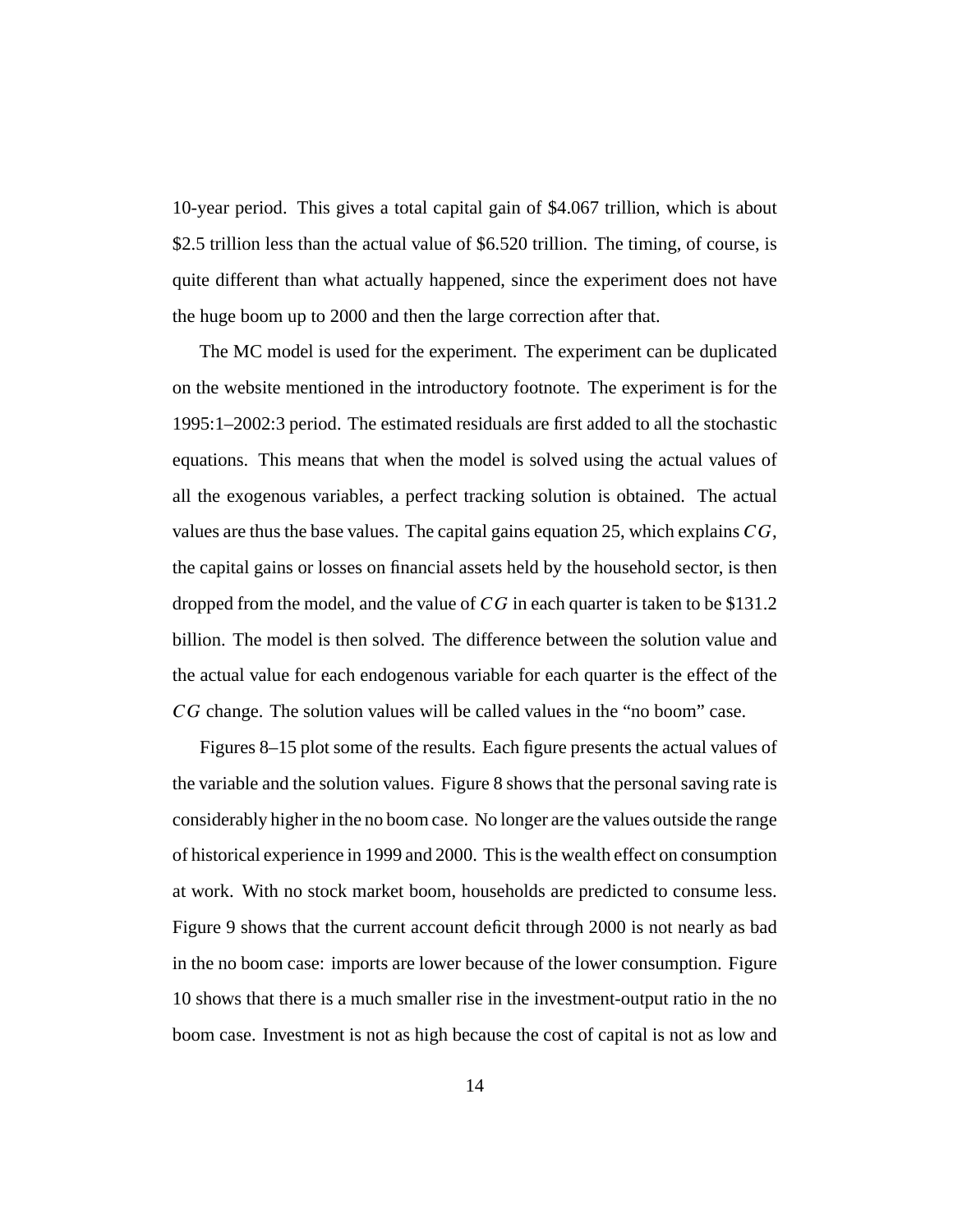

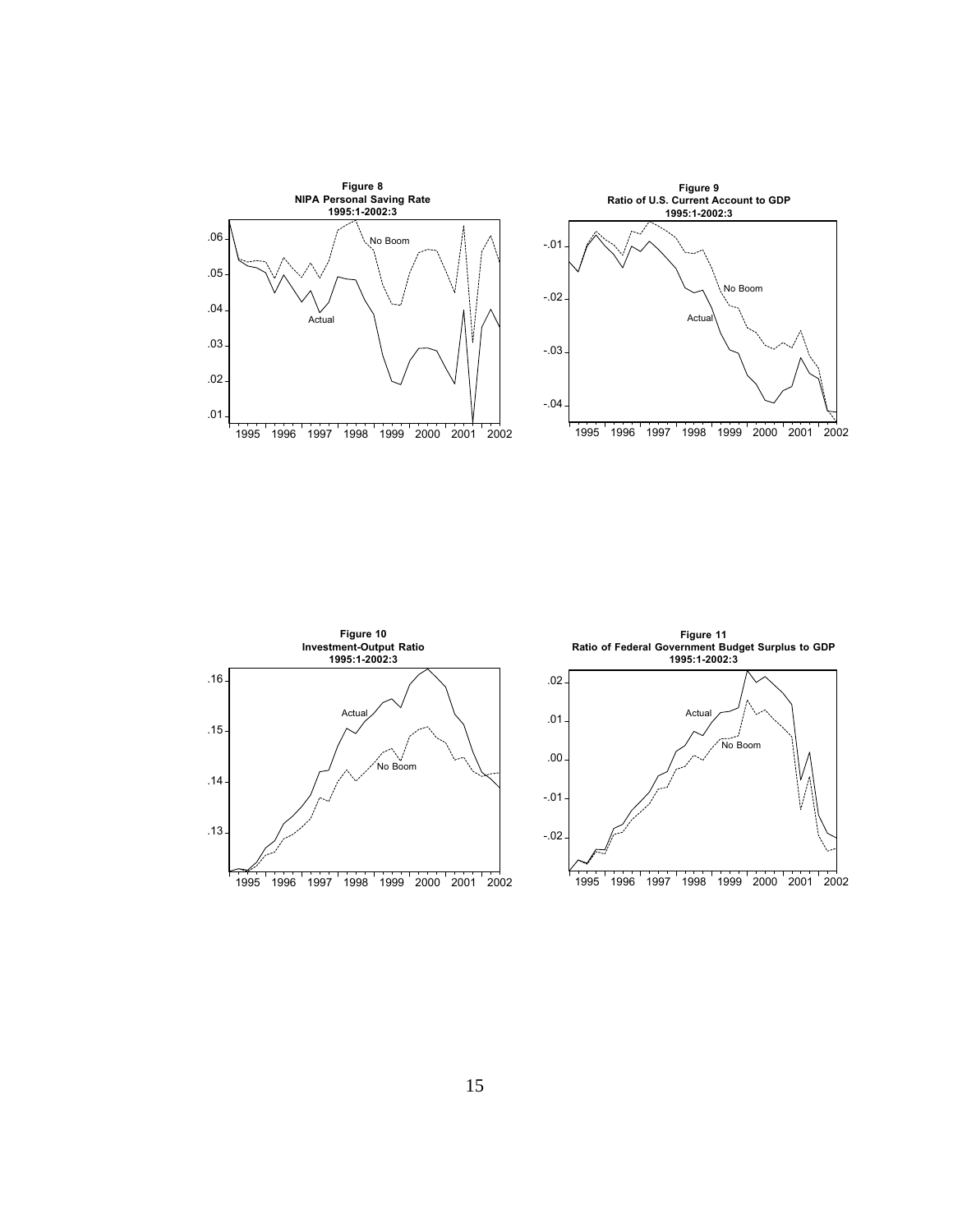

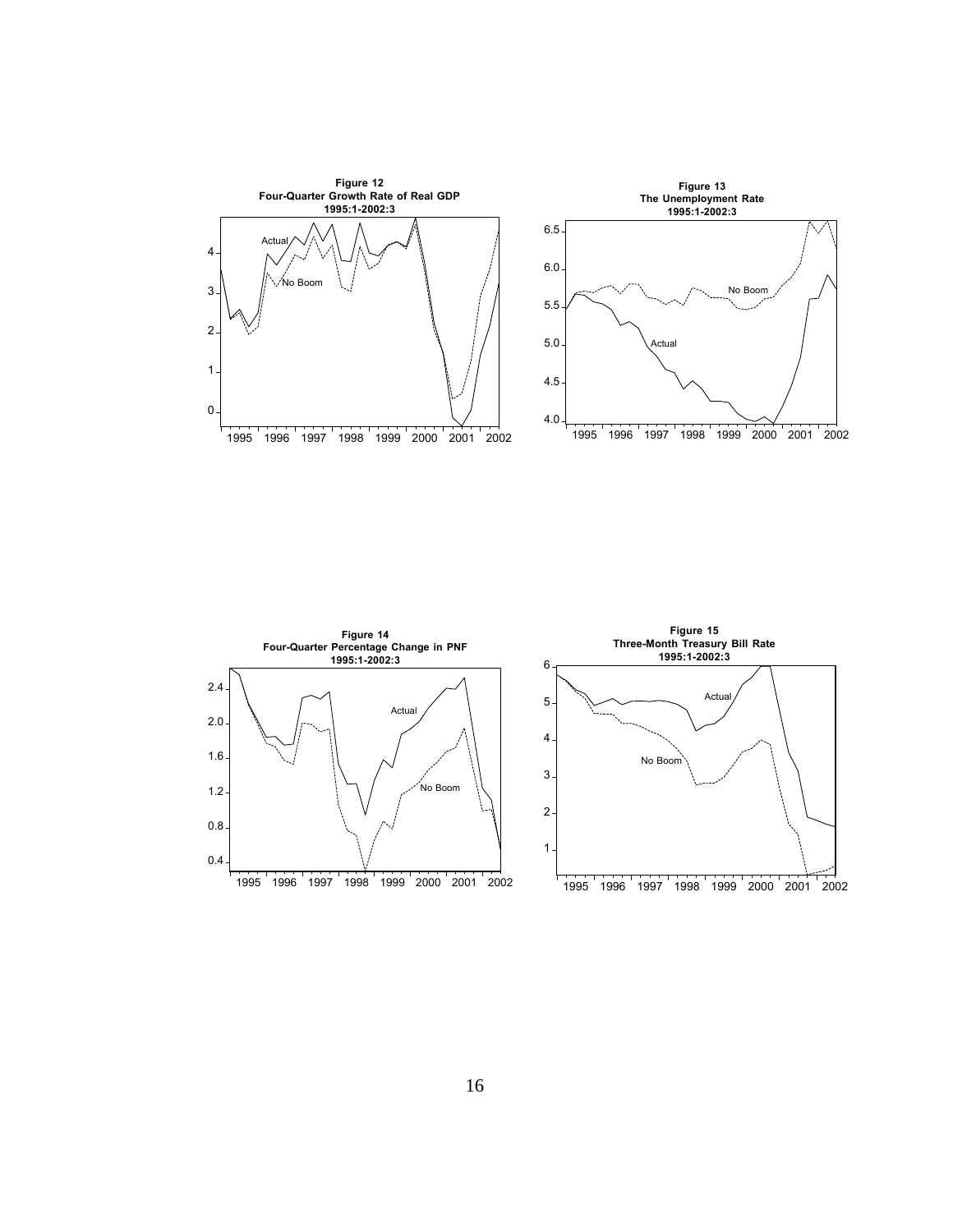because output is lower. Figure 11 shows that the federal government budget is not as good, which is due to the less robust economy.

Figure 12 plots the percentage change in real GDP, and Figure 13 plots the unemployment rate. Both show, not surprisingly, that the real side of the economy is worse in the no boom case, especially through 2000. In the fourth quarter of 1999, for example, the unemployment rate in the no boom case is 5.6 percent, which compares to the actual value of 4.1 percent. Figure 14 plots the private nonfarm deflator (PNF). It shows that the rate of inflation is lower in the no boom case (because of the higher unemployment rate), although in neither case would one consider inflation to be a problem.

Figure 15 plots the three-month Treasury bill rate, which is the rate determined by the estimated interest rate rule of the Fed. The figure shows that the bill rate is lower in the no boom case. The Fed is predicted to respond to the more sluggish economy by lowering rates. In the fourth quarter of 1999, the bill rate is 3.2 percent in the no boom case, which compares to the actual value of 5.0 percent. It is interesting to note that this amount of easing of the Fed is not enough to prevent the unemployment rate from rising, as was seen in Figure 13. Note from Figure 12, however, that by the end of 2000 the growth rate is higher in the no boom case. This is partly due to the lower interest rates in the no boom case.

It is thus clear from the figures in this section that according to the MC model the U.S. economic boom in the last half of the 1990s was fueled by the wealth effect and cost of capital effect from the stock market boom. Had it not been for the stock market boom, the economy would have looked more or less normal.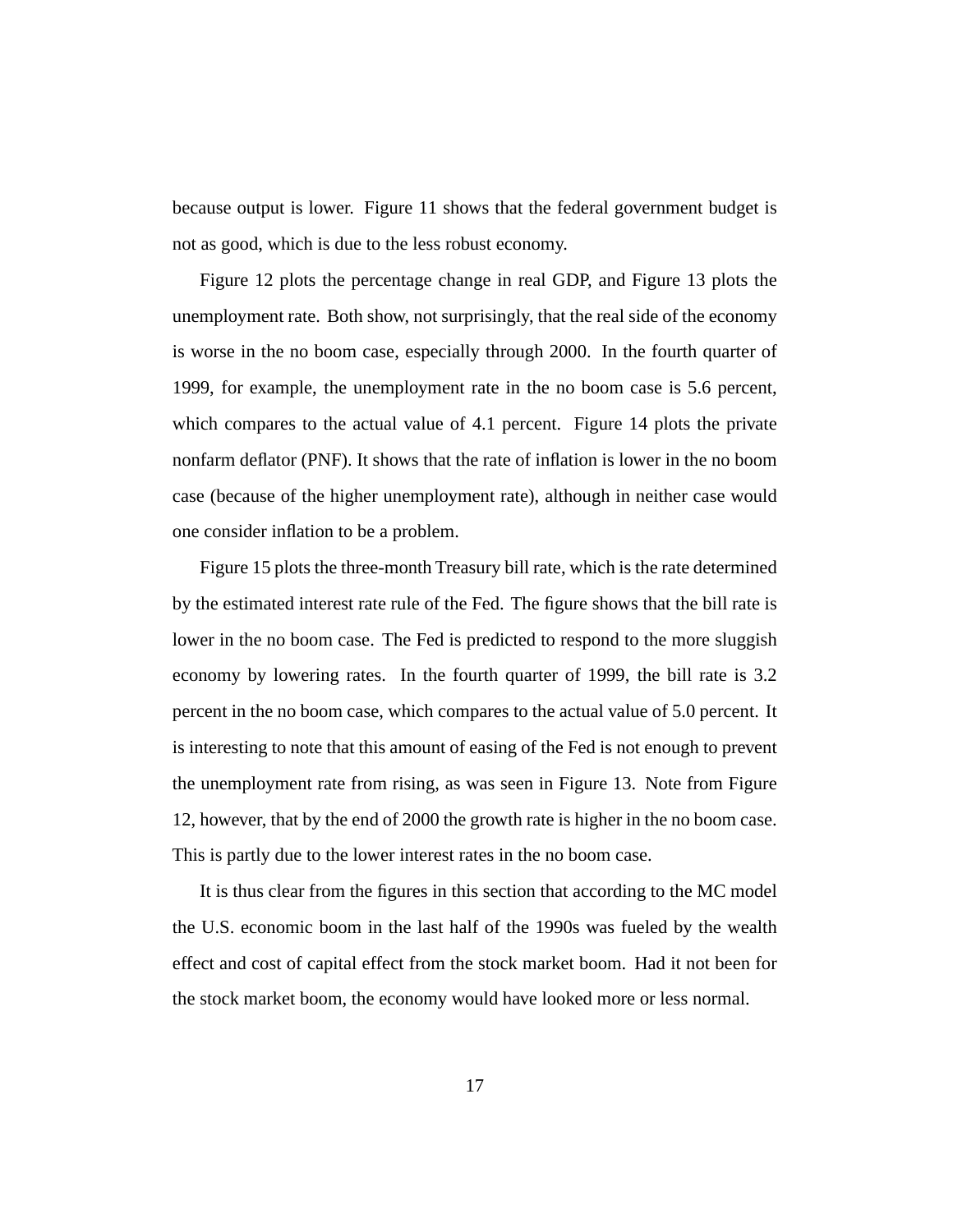As noted in the introduction, much of the new economy talk has been about productivity growth. For the experiment in this section long run productivity growth is exogenous: the MC model does not explain long run productivity growth. This issue will now be addressed.

### **4 Aggregate Productivity**

Figure 16a plots output per worker hour for the total economy less general government for 1948:1–2002:3. Also plotted in the figure is a peak-to-peak interpolation line, with peaks in 1950:3, 1966:1, 1973:1, 1992:4, and 2002:3. The annual growth rates between the peaks are 3.27, 2.72, 1.49, and 1.82 percent, respectively. Figure 16b is an enlarged version of Figure 16a for the period from 1985:1 on.<sup>5</sup>

An interesting feature of Figure 16a is the modest increase in the peak-to-peak productivity growth rate after 1992:4: from 1.49 to 1.82 percent. This difference of 0.33 percentage points is certainly not large enough to classify as a movement into a new age.

It can be seen in Figure 16b why some were so optimistic about productivity growth in the last half of the 1990s. Between 1995:3 and 2000:2 productivity grew at an annual rate of 2.49 percent, which is a noticeable improvement from the 1.49 percent rate between 1973:1 and 1992:4. What this overlooks, however, is that

<sup>&</sup>lt;sup>5</sup>In the MC model potential productivity is taken to lie on the interpolation line, from which a measure of firms' holdings of excess labor is computed for each quarter. The amount of excess labor on hand (lagged one quarter) is then an explanatory variable in the labor demand equations (demand for workers and demand for hours per worker) of the firm sector. The amount of excess labor on hand is estimated to have a negative effect on labor demand. Long run productivity is exogenous in the model because the interpolation line does not change as a function of anything in the model.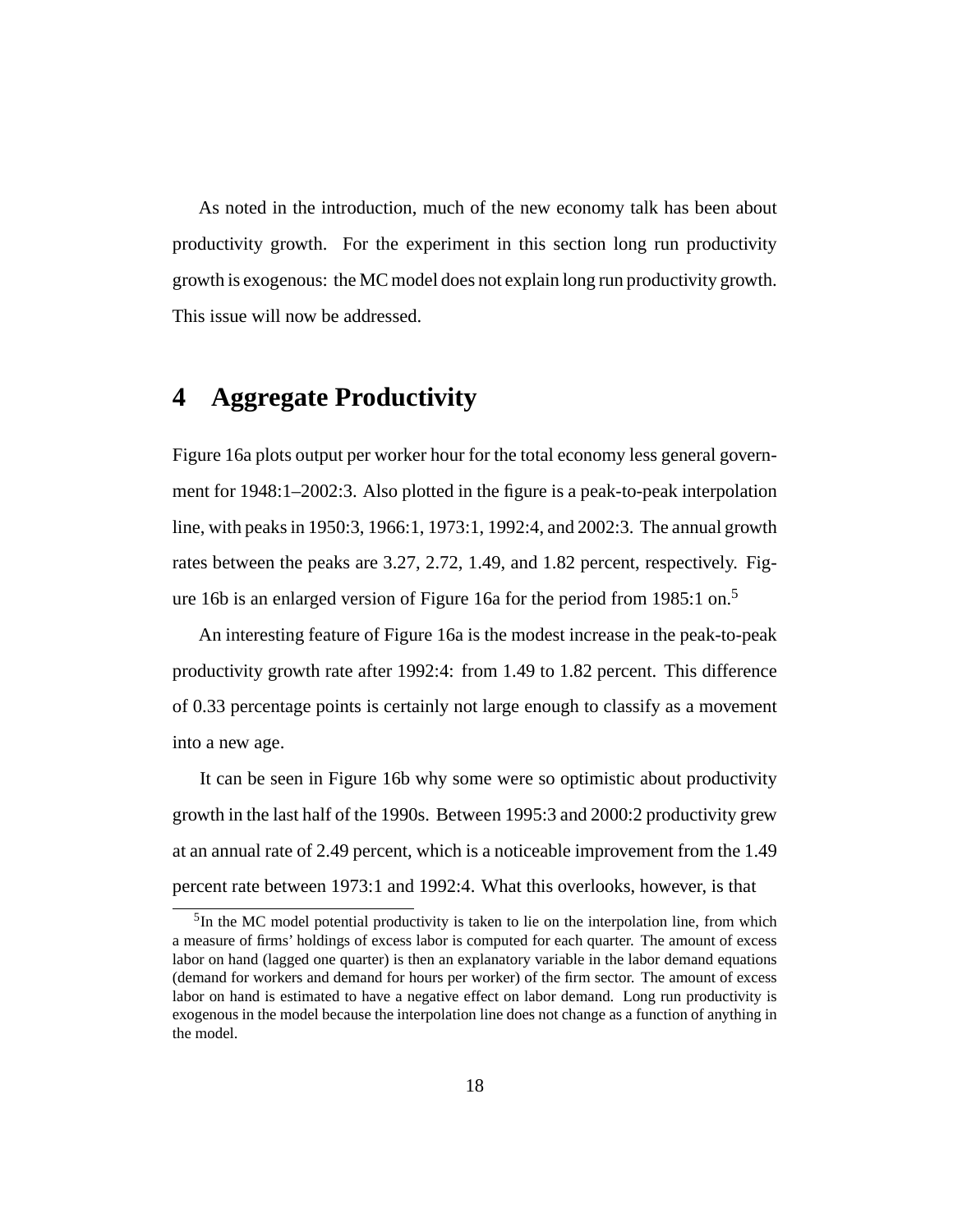

**Figure 16a**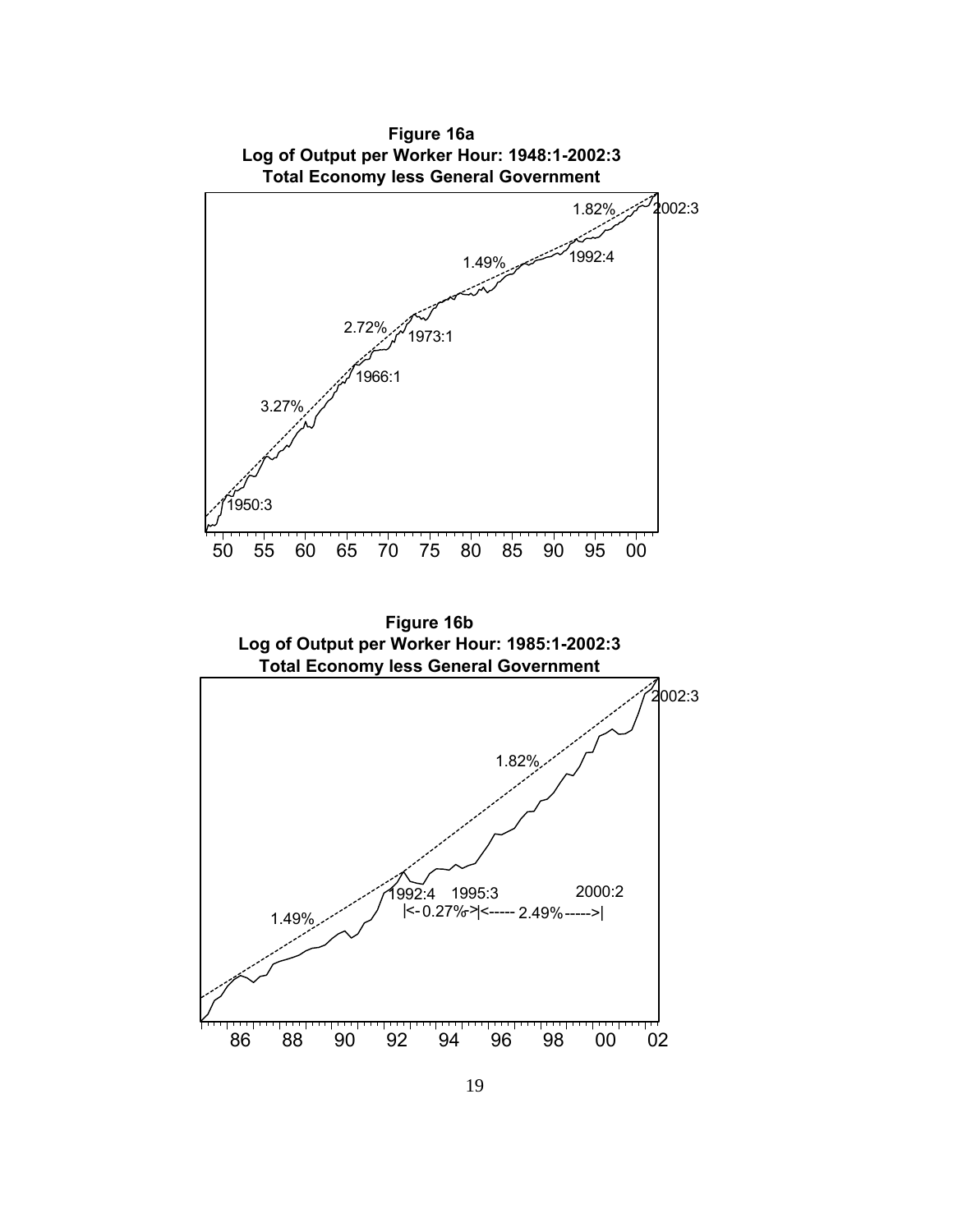productivity grew at an annual rate of only 0.27 percent between 1992:4 and 1995:3, so 1995 is a low year to use as a base. Under the assumption that the interpolation line measures cyclically adjusted productivity, the 2.49 percent growth rate between 1995:3 and 2000:2 is composed of 1.82 percent long run growth and 0.67 percent cyclical growth.

Productivity data are also available for the nonfarm business sector, and it is of interest to see if the above results are sensitive to the level of aggregation. In 2001 real GDP (total output) less general government output accounted for 89.4 percent real GDP and nonfarm business output accounted for 83.8 percent. (Nonfarm business output excludes output from farms, households, and nonprofit institutions in addition to output from general government.) Figures 17a and 17b are for the nonfarm business sector.

There is only a modest change in moving from Figures 16a and 16b to Figures 17a and 17b. The increase in long run productivity growth beginning in 1992:4 is now 0.50 percentage points (from 1.43 percent to 1.93 percent) rather than 0.33 (from 1.49 percent to 1.82 percent). The actual growth rate from 1992:4 to 1995:3 is now 0.39 percent rather than 0.27 percent, and the actual growth rate from 1995:3 to 2000:2 is now 2.50 percent rather than 2.49 percent. Again, under the assumption that the interpolation line measures cyclically adjusted productivity, the 2.50 percent growth rate between 1995:3 and 2000:2 is composed of 1.93 percent long run growth and 0.57 percent cyclical growth for the nonfarm business sector.

Regarding other studies of productivity growth in the 1990s, Blinder andYellen (2001) test for a break in productivity growth beginning in 1995:4, and they find a significant break once their regression equation is estimated through 1998:3. From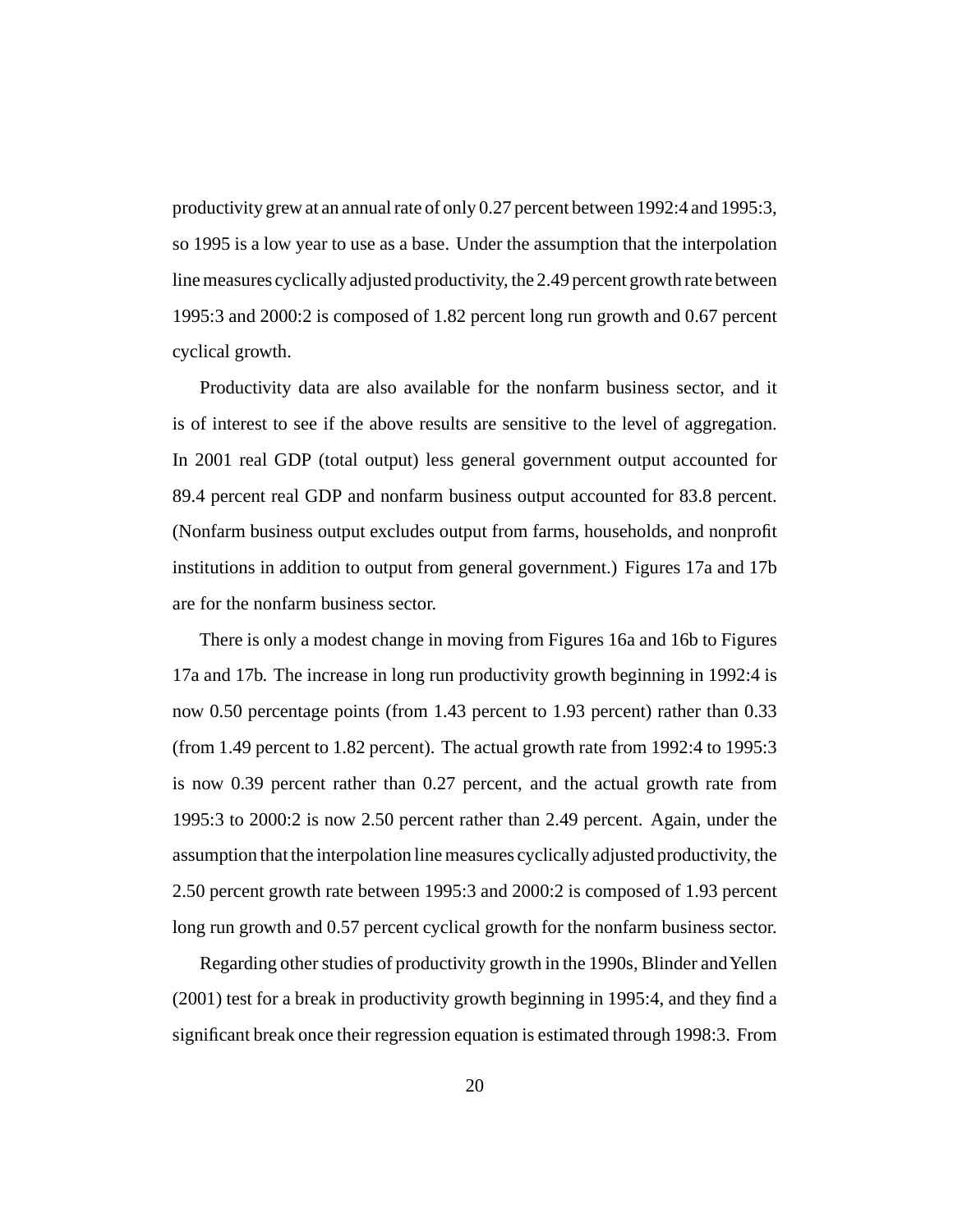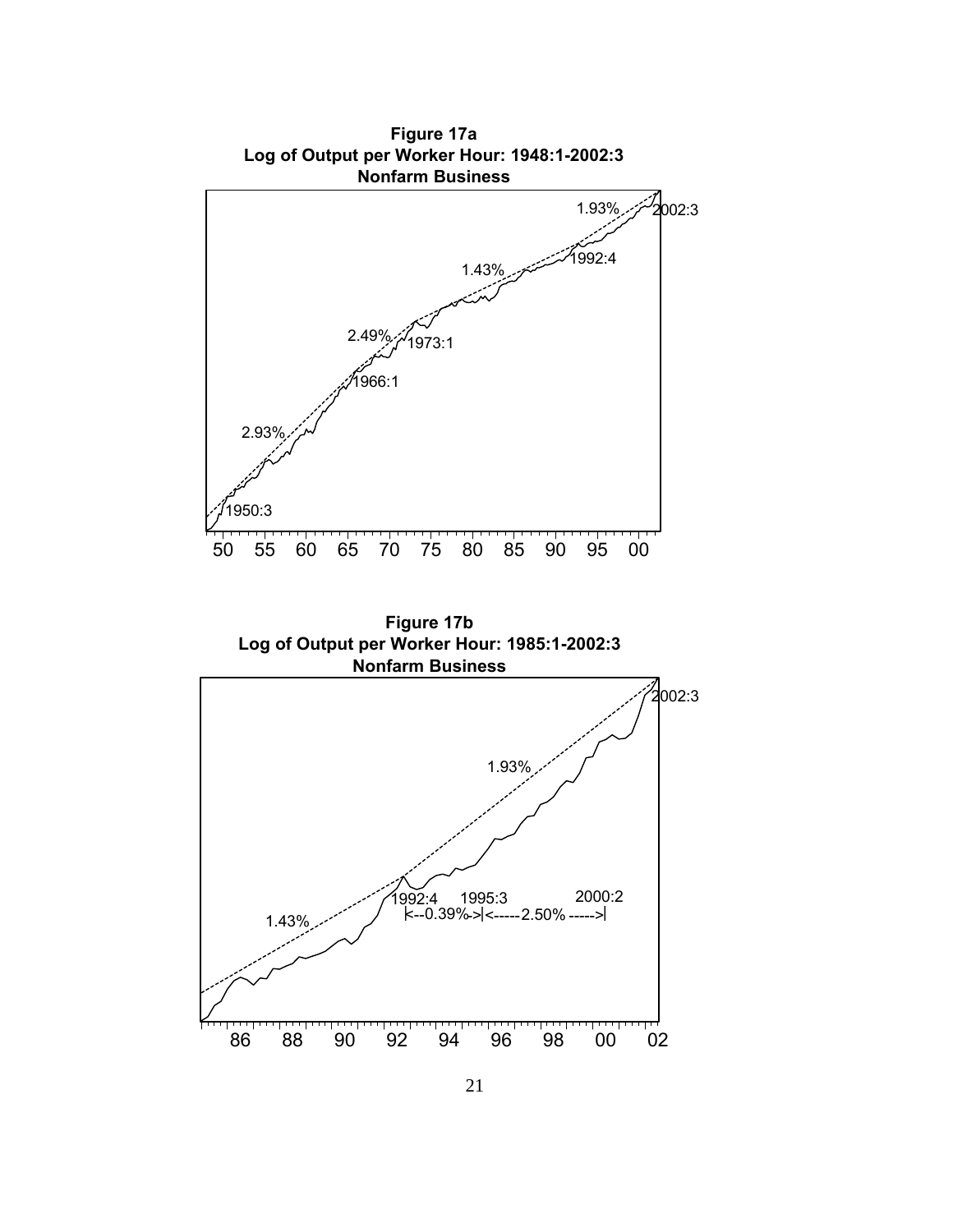Figures 17b and 18b this is not surprising, given the rapid productivity growth between 1995:4 and 1998:3. Again, however, 1995:4 is a misleading base to use. Oliner and Sichel (2000) compare productivity growth in 1990–1995 to that in 1996–1999 and do not adjust for cyclical growth. This is also true in Nordhaus (2000), who compares productivity growth in 1990-1995 to that in 1996-1998.

Gordon (2000a, 2000b) argues that some of the actual productivity growth after 1995 is cyclical. He estimates in Gordon (2000b, p. 219) that of the actual 2.82 percent productivity growth in the nonfarm business sector between 1995:4 and 1999:4, 0.54 is cyclical and 2.28 is long run. This estimate of 0.54, which is backed out of a regression, is remarkably close to the 0.57 figure estimated above for the 1995:3–2000:2 period using the interpolation line in Figure 17b. Gordon's actual number of 2.82 percent is larger than the actual number of 2.50 percent in Figure 17b. This difference is primarily due to the fact that Figure 17b uses revised data. The data revisions that occurred after Gordon's work had the effect of lowering the estimates of productivity growth.

Gordon's results and the results from Figure 17b are thus supportive of each other. Although Gordon estimates long run productivity growth to be 2.28 percent, Figure 17b suggests that this number is less than 2 percent based on the revised data. The message of Figures 17b and 18b is thus that productivity growth has increased in the last half of the 1990s, but only by about 0.4 to 0.5 percentage points.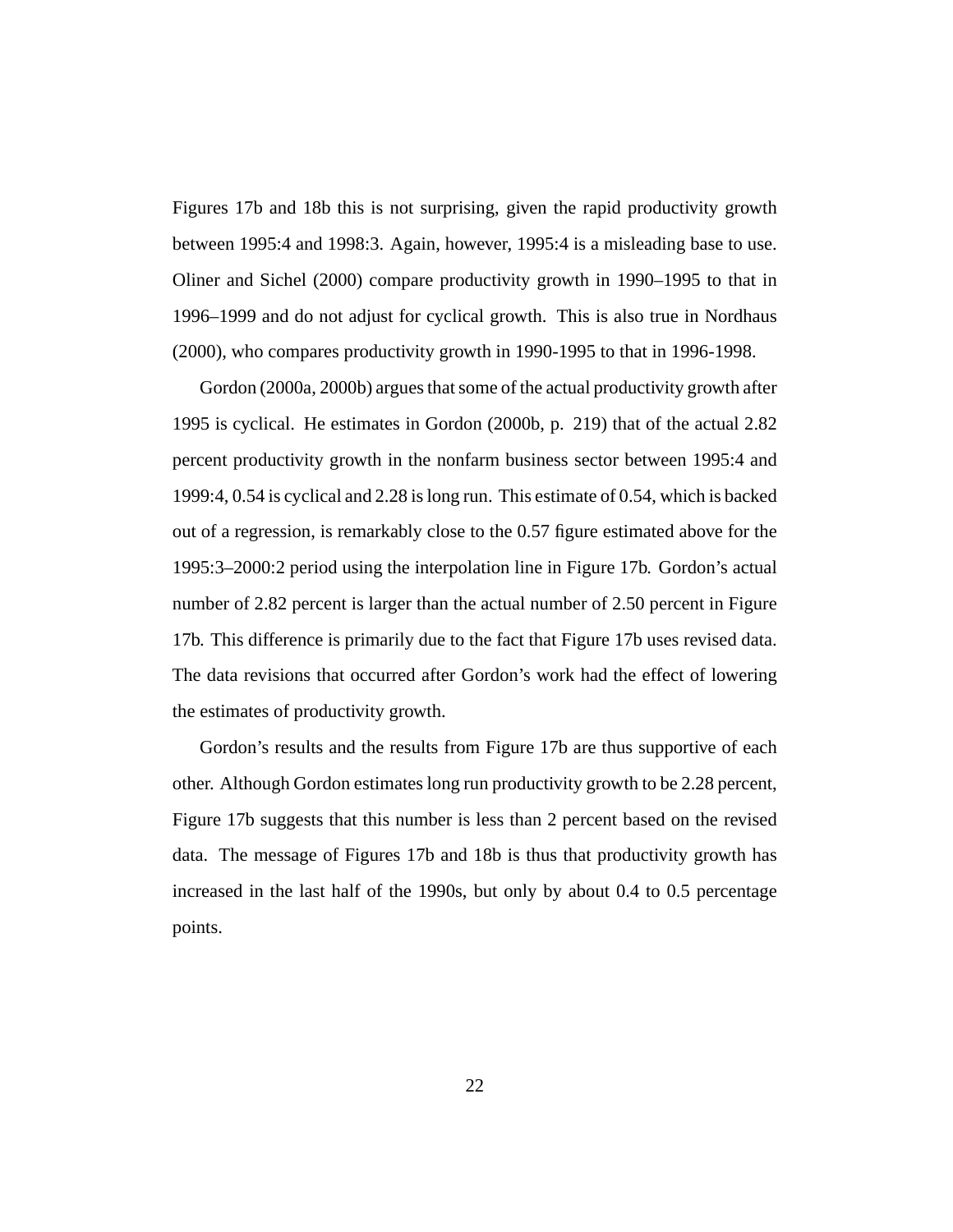### **5 Conclusion**

The results in this paper are consistent with the simple story that the only major structural change in the last half of the 1990s was the huge increase in stock prices relative to earnings. The only major U.S. macroeconometric equation in the MC model for which the hypothesis of end-of-sample stability is rejected is the stock price equation. The counterfactual experiment using the MC model in which the stock market boom is turned off shows that were it not for the boom the behavior of variables like the saving rate, the U.S. current account, the investment output ratio, and the federal government budget would not have been historically unusual. Also, the data on aggregate productivity do not show a large increase in trend productivity growth in the last half of the 1990s: there is no evidence in the data of a new age of productivity growth.

None of the results in this paper provide any hint as to why the stock market began to boom in 1995. In fact, they deepen the puzzle, since there appear to be no major structural changes in the economy (except the stock market) and there is no evidence of a new age of productivity growth. In addition, Figures 6 and 7 show no unusual behavior of earnings in the last half of the 1990s, and the results in Fair (2002) suggest that risk aversion has not decreased. In short, there is no obvious fundamental reason for the stock market boom.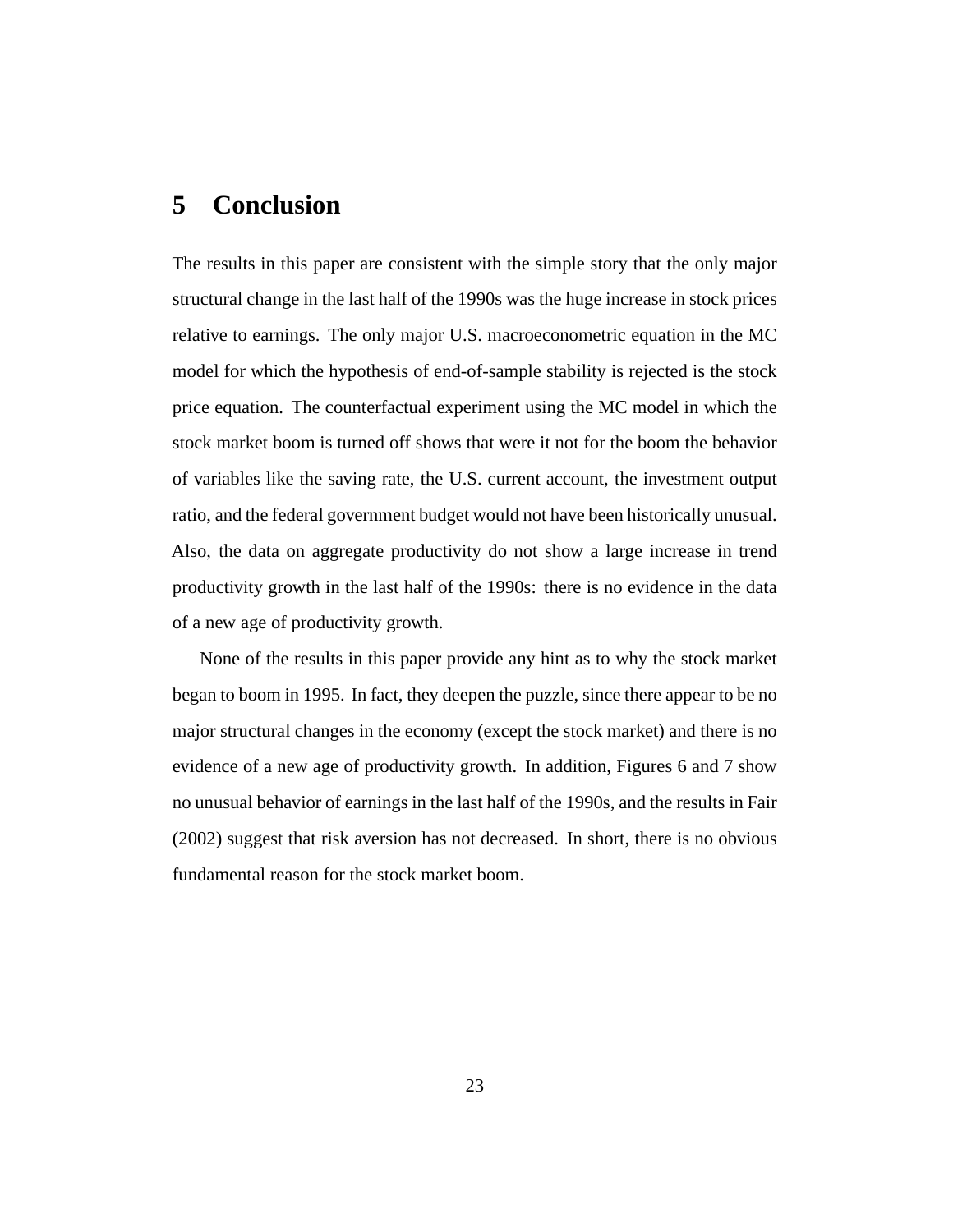# **Appendix**

The data sources are as follows.

- The S&P 500 data on stock prices and earnings were taken from the website, *www.spglobal.com/earnings.html*, and from Standard and Poor's *Statistical Service*, December 1998. The price is the price at the end of the quarter, and the value of earnings is the sum of earnings in the quarter just ended and in the previous three quarters. Earnings are reported earnings (not operating earnings) and are after tax. (Figures 1 and 6)
- NIPA nominal GDP: Table 1.1, line 1. (Figures 3, 5, 9, and 11)
- NIPA U.S. current account: nominal exports (Table 1.1, line 14) minus nominal imports (Table 1.1, line 17). (Figures 3 and 9)
- NIPA real GDP: Table 1.2, line 1. (Figure 12)
- NIPA real nonresidential fixed investment: Table 1.2, line 8. (Figures 4 and 10)
- NIPA nonfarm business deflator (PNF): Table 1.7, line 3, minus Table 3.1, line 4, all divided by Table 1.8, line 3. (Figure 14)
- NIPA total output less general government: Table 1.8, line 1, minus Table 1.8, line 10. (Figures 4, 10, and 16)
- NIPA nonfarm business output: Table 1.8, line 3. (Figure 17)
- NIPA after-tax profits: Table 1.14, line 24. (Figure 7)
- NIPA personal saving rate: Table 2.1, line 35. (Figures 2 and 8)
- NIPA federal government budget surplus: Table 3.2, line 28. (Figures 5 and 11)
- Three month Treasury bill rate: Board of Governors of the Federal Reserve System. (Figure 15)
- Worker hours for the economy less general government, worker hours for nonfarm business, the unemployment rate: Bureau of Labor Statistics. (Figures 13, 16, and 17)